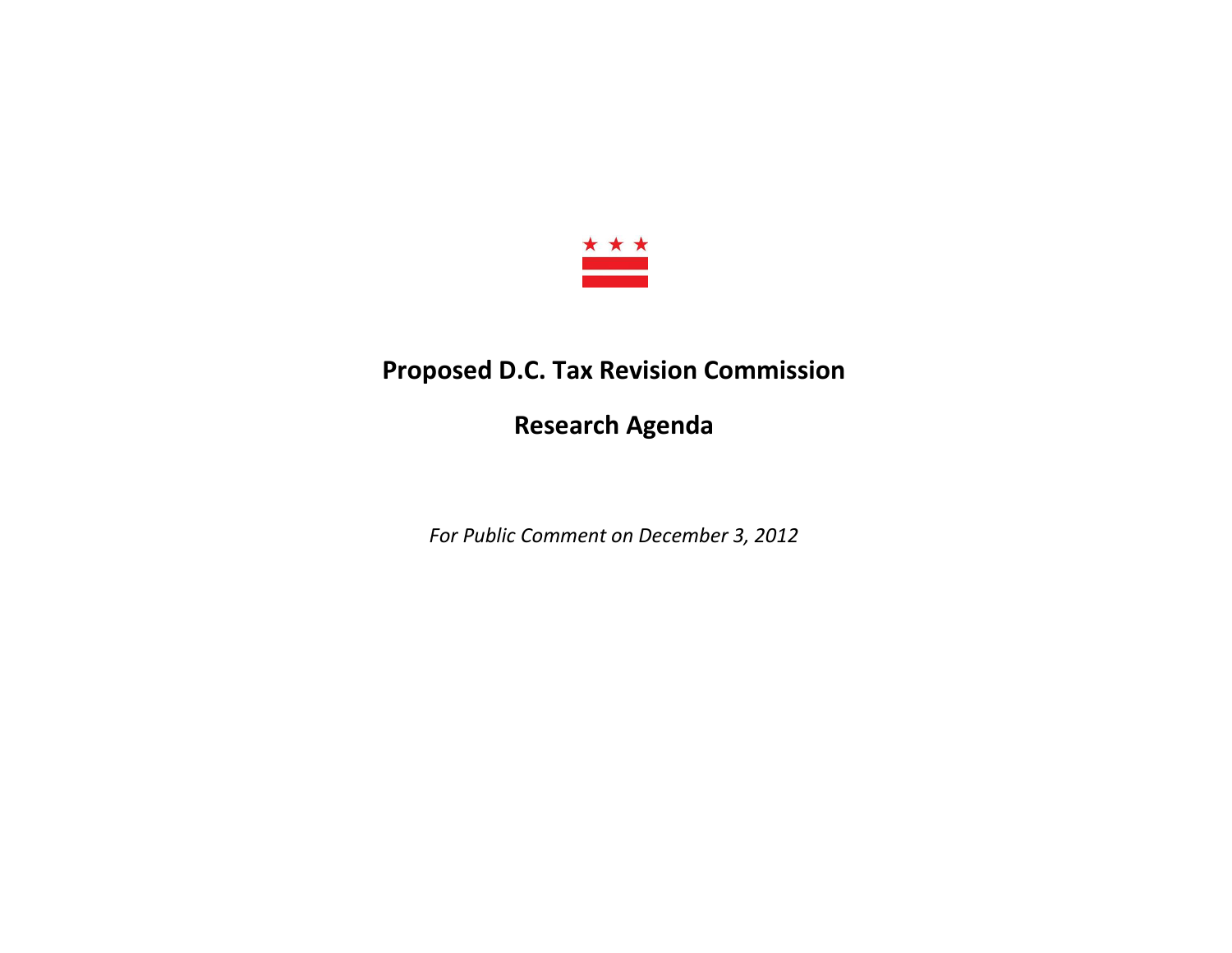This document outlines a proposed research agenda for the D.C. Tax Revision Commission ("TRC" or "Commission"). The following recommended agenda is rooted in the TRC's legislative charge. It has been developed based on preliminary conversations with Commissioners about their interests as well as input from the Mayor of the District of Columbia, the Chairman of the D.C. Council, and the D.C. Chief Financial Officer.

*The enclosed agenda should be considered a draft for feedback, further input, and approval rather than a final document to be endorsed in whole by the Commission.* 

This document is divided into three sections:

- I. **Proposed Calendar of Research Topics – Summary.** This section provides a high-level overview of the topics and general timeline for consideration by the Commission
- II. **Proposed Calendar of Research Topics – Detail.** This section provides a detailed listing of research topics for the TRC's consideration. Members of the Commission will determine which items in this detailed agenda will be researched by Commission staff.
- III. **Proposed Report Outline.** This section provides a preliminary outline of the TRC's report as required by the Commission's authorizing legislation.

The Commission will be asked to make preliminary decisions with respect to this agenda during its September 10, 2012 meeting and will be asked to approve the final agenda during its October 1, 2012 meeting.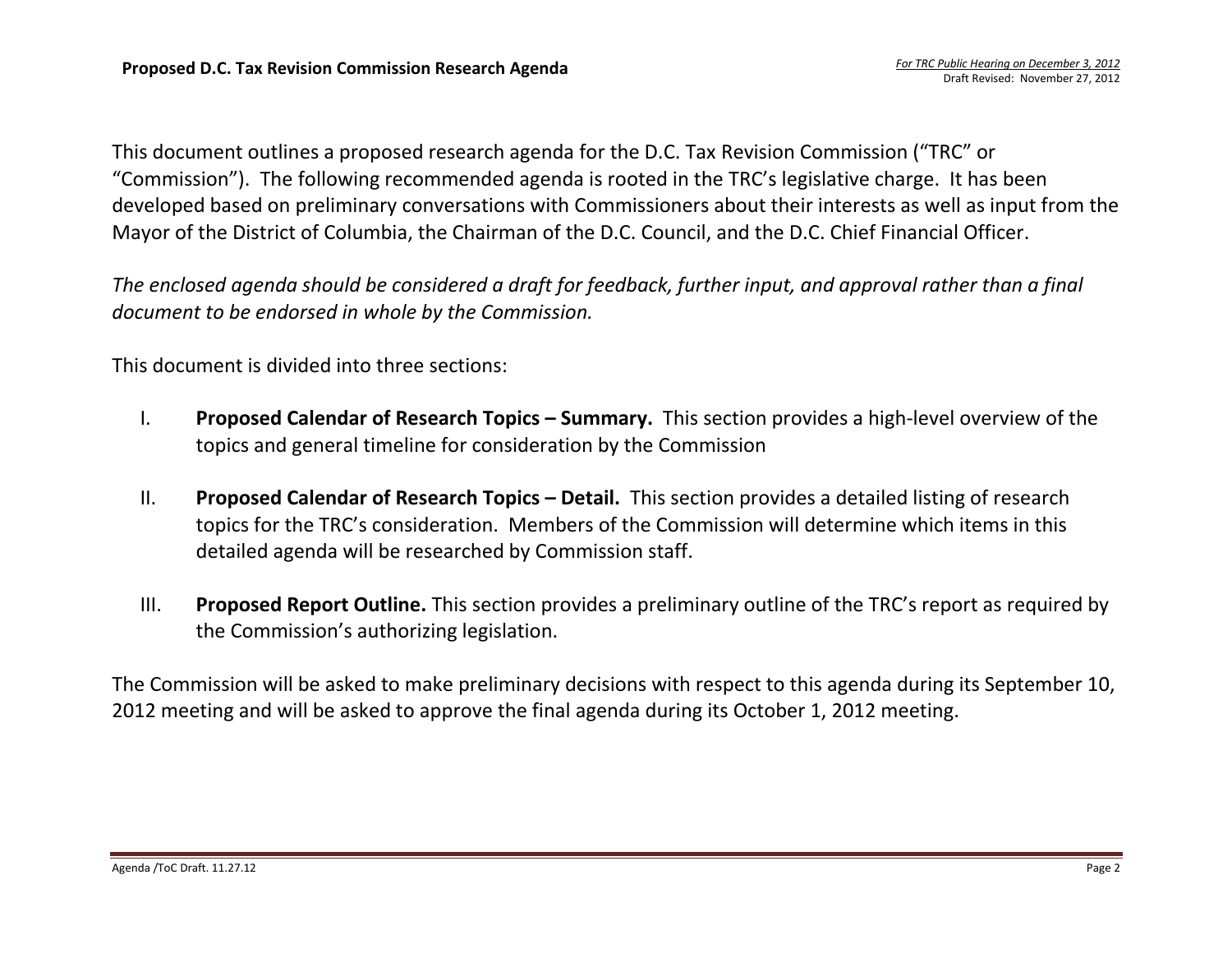## **Proposed Calendar of Research Topics – Summary**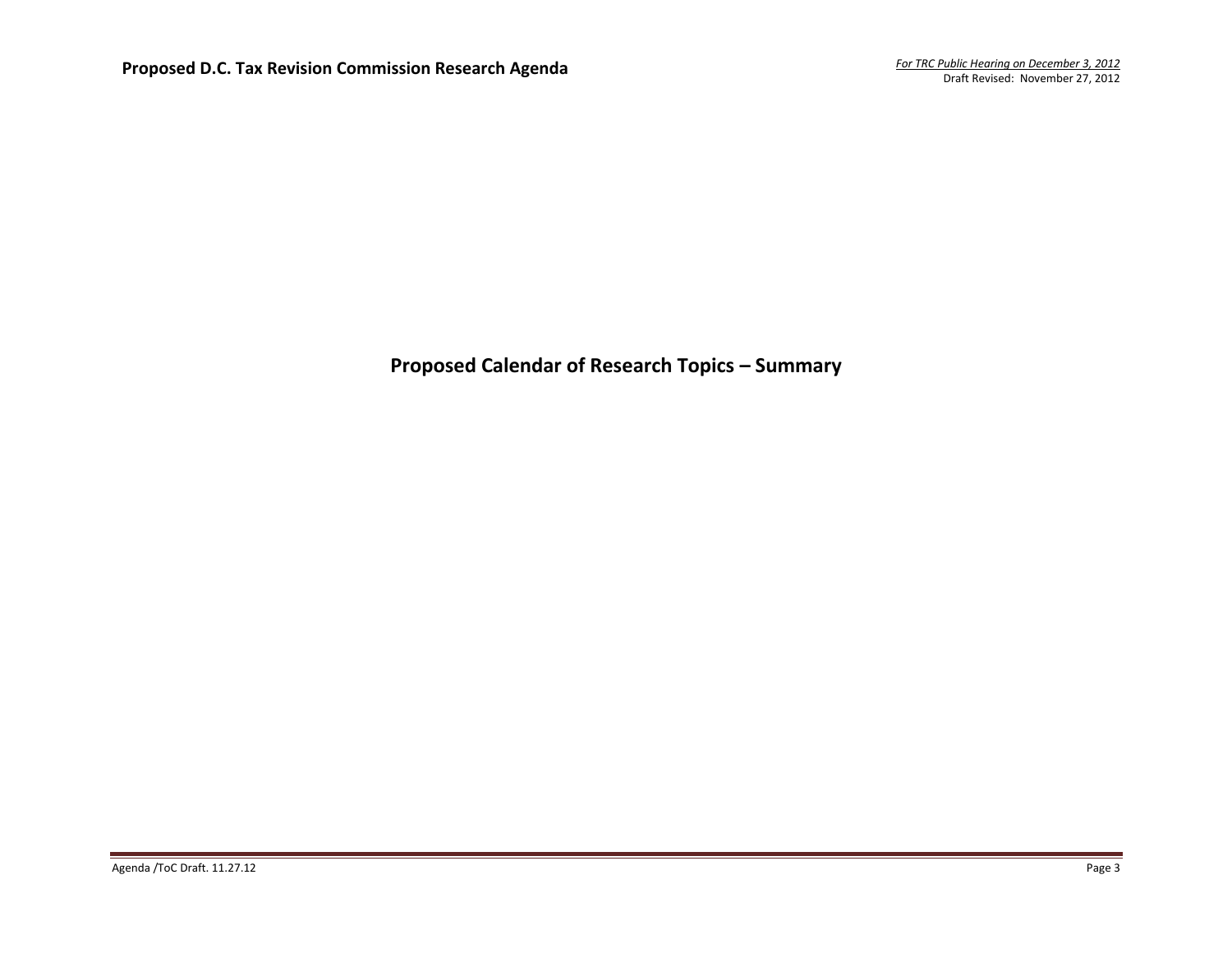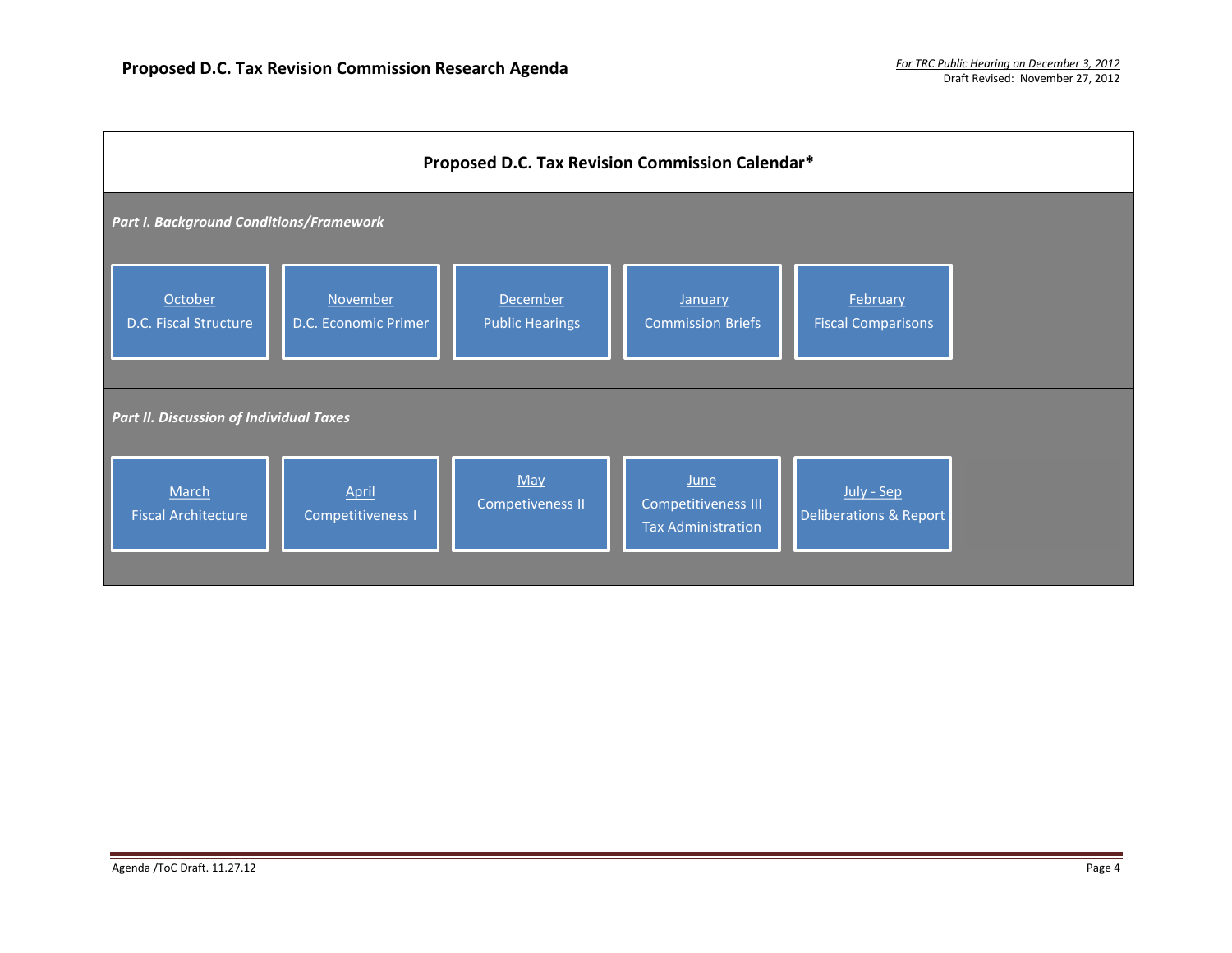## **II. Proposed Calendar of Research Topics – Detail**

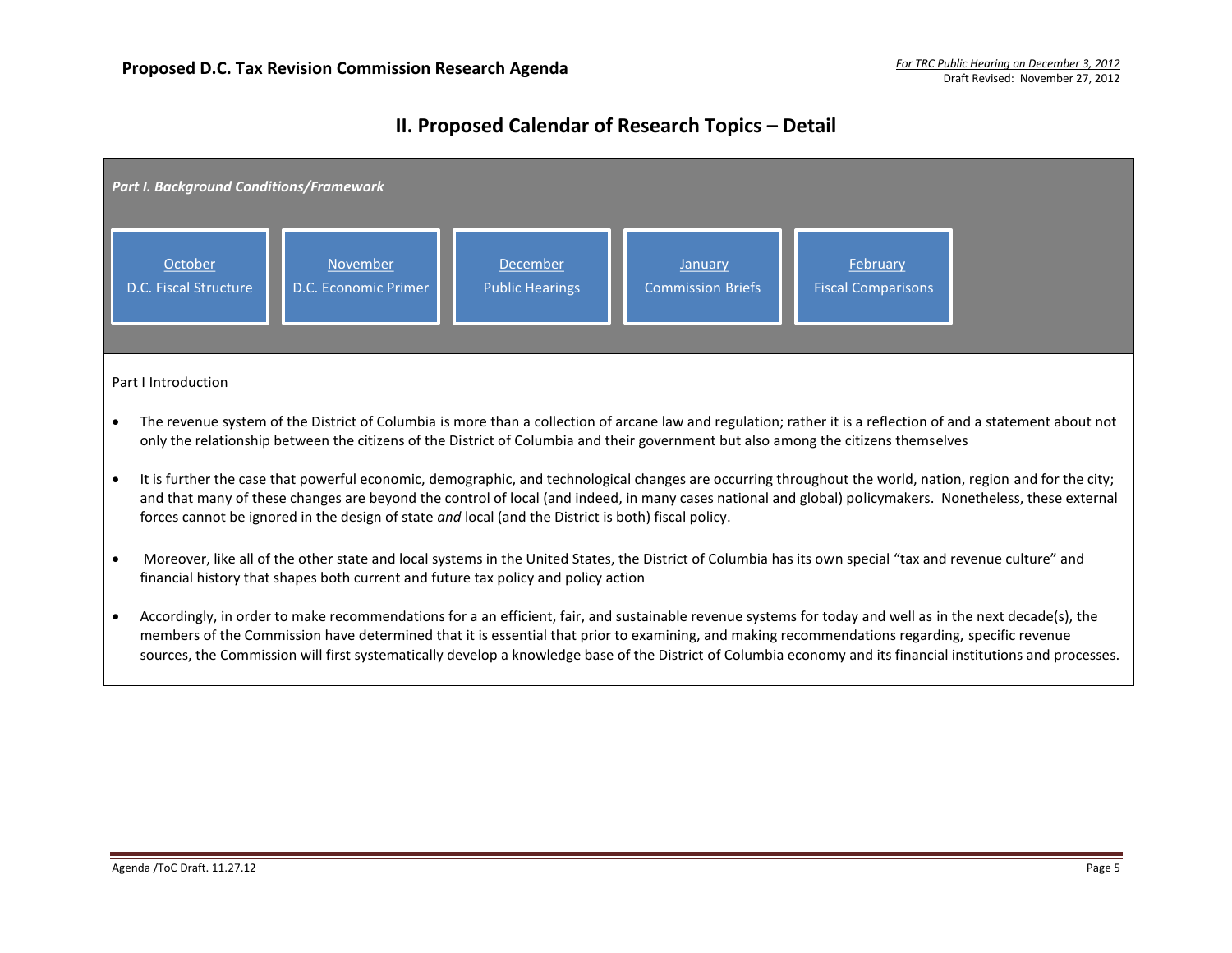| Part I. Background Conditions/Framework: D.C.'s Fiscal Framework                                                 |                                                                                                                                                                                                                                                                                                                                                                                                                                                                                                                                                                                                                                                                         |                                                                                                                                                                                                                                                            |                                                                                                         |  |  |  |  |  |
|------------------------------------------------------------------------------------------------------------------|-------------------------------------------------------------------------------------------------------------------------------------------------------------------------------------------------------------------------------------------------------------------------------------------------------------------------------------------------------------------------------------------------------------------------------------------------------------------------------------------------------------------------------------------------------------------------------------------------------------------------------------------------------------------------|------------------------------------------------------------------------------------------------------------------------------------------------------------------------------------------------------------------------------------------------------------|---------------------------------------------------------------------------------------------------------|--|--|--|--|--|
| October<br>D.C. Fiscal Structure                                                                                 | November<br>December<br>D.C. Economic Primer<br><b>Public Hearings</b>                                                                                                                                                                                                                                                                                                                                                                                                                                                                                                                                                                                                  | February<br>January<br><b>Commission Briefs</b><br><b>Fiscal Comparisons</b>                                                                                                                                                                               |                                                                                                         |  |  |  |  |  |
| <b>Topic/ Chapter Title</b>                                                                                      | <b>Content Includes</b>                                                                                                                                                                                                                                                                                                                                                                                                                                                                                                                                                                                                                                                 | <b>Initial Comments</b>                                                                                                                                                                                                                                    | <b>OCFO/TRC/External</b>                                                                                |  |  |  |  |  |
| District of Columbia<br>$\mathbf{1}$<br>Governance and Fiscal<br>Structure including<br><b>Fiscal Turnaround</b> | A Brief Fiscal History of D.C. including:<br>The US Constitution and Home Rule Charter<br>$\bullet$<br>(DC Constitution?);<br>DC arguments relating to Fiscal Autonomy<br>$\bullet$<br>(current issues);<br>Federal Pre-emption of the tax base; and<br>History of the Control Board (1995-9/30/01)<br>and current law on Control Board triggers<br>The current D.C. fiscal system<br>After the Control Board<br>Importance of the OCFO structure (focus on<br>the Hard Budget Constraint of the Revenue<br>Estimates, but also research output, FIS and<br>Comptroller, Treasury, and Budget preparation<br>and execution functions)<br>Briefing on Tax Administration | Political autonomy: may include differing legal<br>perspectives.<br>Fiscal autonomy: document and examine the<br>Districts case for increased fiscal sovereignty.<br>DC's structure is unique among the 51 state and<br>local systems of the United States | <b>OCFO</b> with drafting<br>assistance<br>contributions from<br>TRC staff.<br><b>Presentation 10/1</b> |  |  |  |  |  |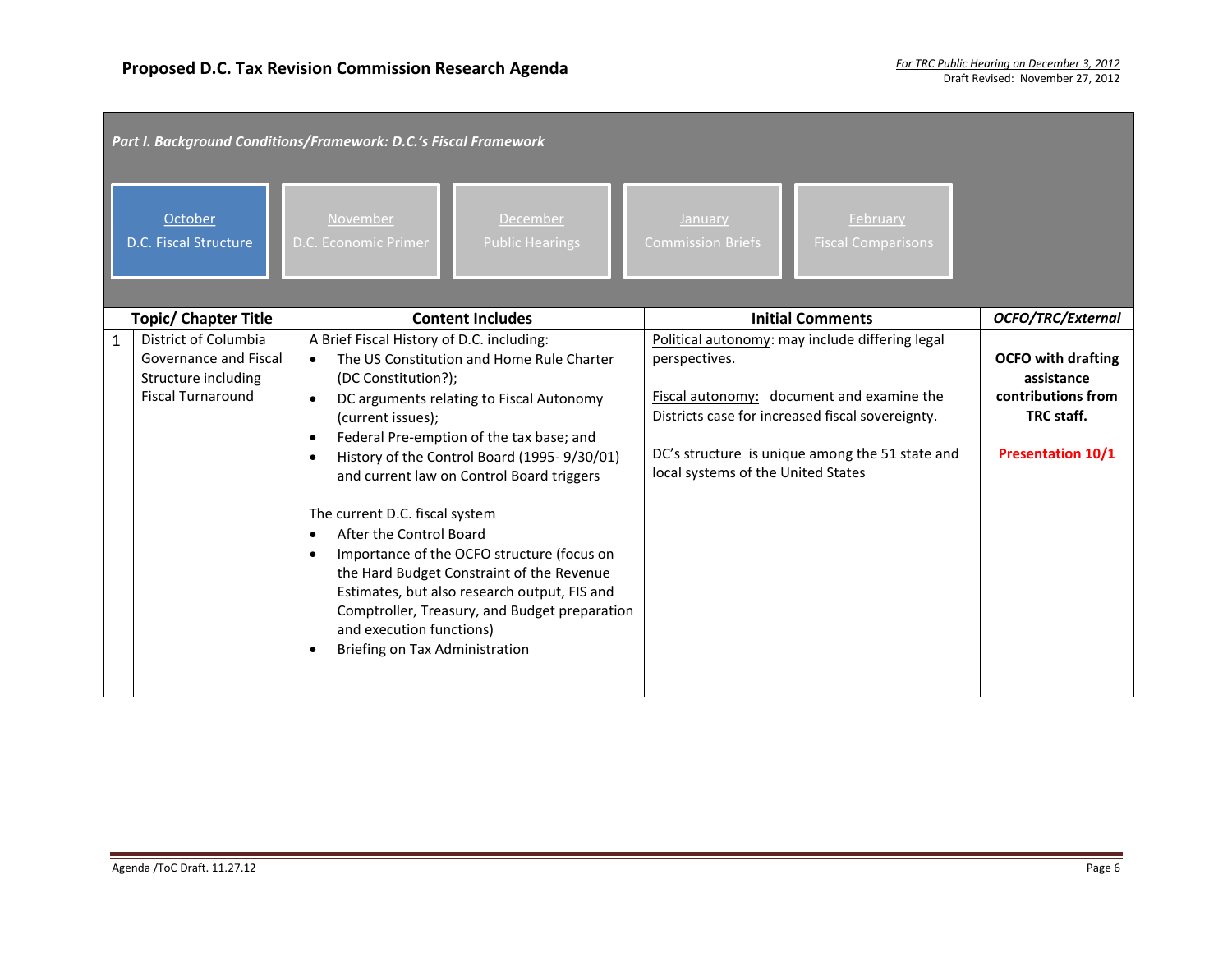|   | Part I. Background Conditions/Framework: D.C.'s Fiscal Framework                                     |                                                                                                  |                                                                                                                                                                                                                                                                                                                       |                                                                                       |                                                                                                                                                             |                                                                                                         |  |  |
|---|------------------------------------------------------------------------------------------------------|--------------------------------------------------------------------------------------------------|-----------------------------------------------------------------------------------------------------------------------------------------------------------------------------------------------------------------------------------------------------------------------------------------------------------------------|---------------------------------------------------------------------------------------|-------------------------------------------------------------------------------------------------------------------------------------------------------------|---------------------------------------------------------------------------------------------------------|--|--|
|   | October<br>D.C. Fiscal Structure                                                                     | November<br>D.C. Economic Primer                                                                 | <b>December</b><br><b>Public Hearings</b>                                                                                                                                                                                                                                                                             | January<br><b>Commission Briefs</b>                                                   | February<br><b>Fiscal Comparisons</b>                                                                                                                       |                                                                                                         |  |  |
|   | <b>Topic/ Chapter Title</b>                                                                          |                                                                                                  | <b>Content Includes</b>                                                                                                                                                                                                                                                                                               |                                                                                       | <b>Initial Comments</b>                                                                                                                                     | <b>OCFO/TRC/External</b>                                                                                |  |  |
| 2 | The Revenue System<br>Operating<br>revenues, tax and<br>non-tax<br>Includes Focus on<br>grant system | State and local Tax Revenue Volatility.<br>rates goods are taxed).<br>estimates in recent years. | Overview of Sources of Funds and education on the<br>content of different types of taxes and the various<br>classes /treatments & types of non-tax revenues;<br>A discussion of detailed tax rates (i.e. detailed<br>information on what services are taxed and at what<br>A summary of how revenues have varied from | the detail of a source such as the Revenue<br>Trends as well as those in 2013-2016 FP | Key Chapter - Here is an example where one can<br>provide highlights of (ii) DC Tax Facts (i) reveal<br>Chapter of the Financial Plan; (iii) Provide Recent | <b>OCFO with drafting</b><br>assistance<br>contributions from<br>TRC staff.<br><b>Presentation 10/1</b> |  |  |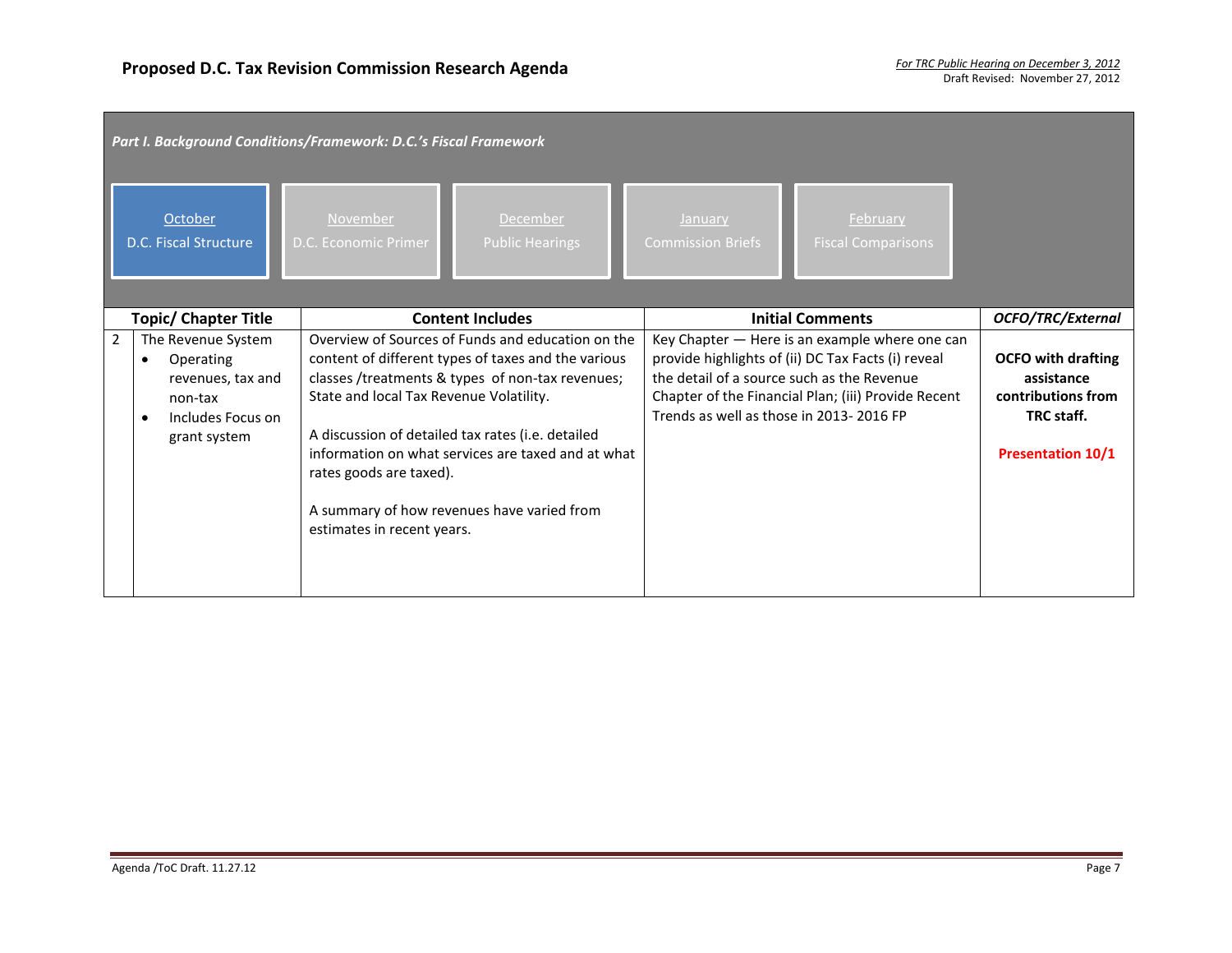|   | Part I. Background Conditions/Framework: D.C.'s Fiscal Framework                        |                                                                                                                                                                         |                                                                                                                                                                                          |                                                     |                                                                                                                                                                                                                                                                                                            |                                                                                                         |  |  |
|---|-----------------------------------------------------------------------------------------|-------------------------------------------------------------------------------------------------------------------------------------------------------------------------|------------------------------------------------------------------------------------------------------------------------------------------------------------------------------------------|-----------------------------------------------------|------------------------------------------------------------------------------------------------------------------------------------------------------------------------------------------------------------------------------------------------------------------------------------------------------------|---------------------------------------------------------------------------------------------------------|--|--|
|   | October<br>D.C. Fiscal Structure                                                        | November<br>D.C. Economic Primer                                                                                                                                        | December<br><b>Public Hearings</b>                                                                                                                                                       | January<br><b>Commission Briefs</b>                 | February<br><b>Fiscal Comparisons</b>                                                                                                                                                                                                                                                                      |                                                                                                         |  |  |
|   | <b>Topic/ Chapter Title</b>                                                             |                                                                                                                                                                         | <b>Content Includes</b>                                                                                                                                                                  |                                                     | <b>Initial Comments</b>                                                                                                                                                                                                                                                                                    | OCFO/TRC/External                                                                                       |  |  |
| 3 | The Budget: Operating<br>and Capital Budget<br>Medium/Long Term<br>Projections and Plan | long-term trends and needs:<br>Five-year Financial Plan<br>Budget reserve funds,<br>Tax expenditures taxes and<br>Grants and transfers;<br>needs, and<br>sequestration. | Overview of expenditure areas with a focus on<br>Implications of long term pension funding<br>Borrowing, debt and the statutory debt limit.<br>A discussion of the expenditure impact of | financial markets.<br>projected drivers of spending | DC is one of the few states to have adopted a<br>medium-term Financial Plan, a process that in<br>part explains its post-Control Board record of<br>financial stability as, inter alia, recognized by the<br>Basic but important background; Focus on the<br>question of a structural deficit-includes the | <b>OCFO</b> with drafting<br>assistance<br>contributions from<br>TRC staff.<br><b>Presentation 10/1</b> |  |  |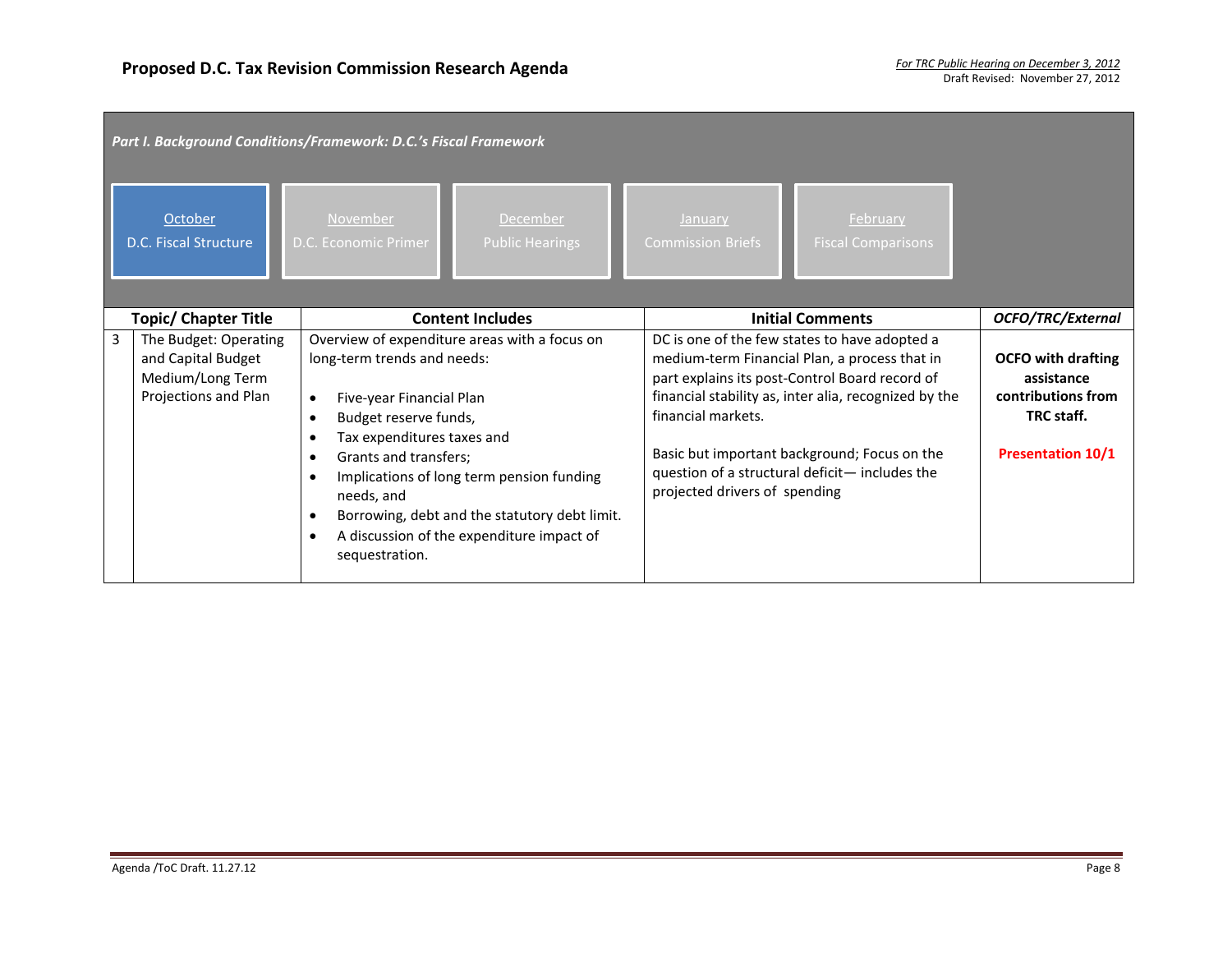|    | Part I. Background Conditions/Framework : Understanding D.C.'s Economy<br>October<br>November<br>December<br>January<br>February<br>D.C. Economic Primer<br>D.C. Fiscal Structure<br><b>Public Hearings</b><br><b>Commission Briefs</b><br><b>Fiscal Comparisons</b> |                                                                                                                                                                                                                                                                                                                                                                                                      |                                                                                                                                                             |                                                                                                          |  |  |  |  |
|----|----------------------------------------------------------------------------------------------------------------------------------------------------------------------------------------------------------------------------------------------------------------------|------------------------------------------------------------------------------------------------------------------------------------------------------------------------------------------------------------------------------------------------------------------------------------------------------------------------------------------------------------------------------------------------------|-------------------------------------------------------------------------------------------------------------------------------------------------------------|----------------------------------------------------------------------------------------------------------|--|--|--|--|
|    | <b>Topic/ Chapter Title</b>                                                                                                                                                                                                                                          | <b>Content Includes</b>                                                                                                                                                                                                                                                                                                                                                                              | <b>Initial Comments</b>                                                                                                                                     | OCFO/TRC/External                                                                                        |  |  |  |  |
| 4  | DC's Economy/<br><b>Economic Overview</b>                                                                                                                                                                                                                            | Current Base, recent trends; include DC in a metro<br>context (metro as engine of growth and<br>competitor), how DC OCFO tracks the economy on<br>a monthly basis.<br>Relationship between D.C.'s Economy its Tax<br>System<br>Demographic, Regionalism, and Trends, including<br>D.C.'s Demographic Divide<br>A discussion of the impact of sequestration or<br>federal downsizing on D.C. revenue. | Rely on ORA material &/or projected economic<br>base, metro land local should specific sectors be<br>addressed (tourism, the growth vs. decline<br>sectors? | <b>OCFO</b> with drafting<br>assistance<br>contributions from<br>TRC staff.<br><b>Presentation 11/19</b> |  |  |  |  |
| 4a | Mayor's Technology<br>Sector Enhancement<br>Act                                                                                                                                                                                                                      | Briefing from Office of the Deputy Mayor for<br>Planning and Economic Development on the capital<br>gains tax provision in the Act.<br>The capital gains tax provision would reduce the<br>capital gains tax rate for the sale of stock by D.C.<br>residents in qualified tech companies to 3 percent<br>from the top rate of 8.95 percent.                                                          | The D.C. Council has asked the Commission to the<br>capital gains tax provision in the Mayor's<br>Technology Sector Enhancement Act.                        | <b>TBD</b>                                                                                               |  |  |  |  |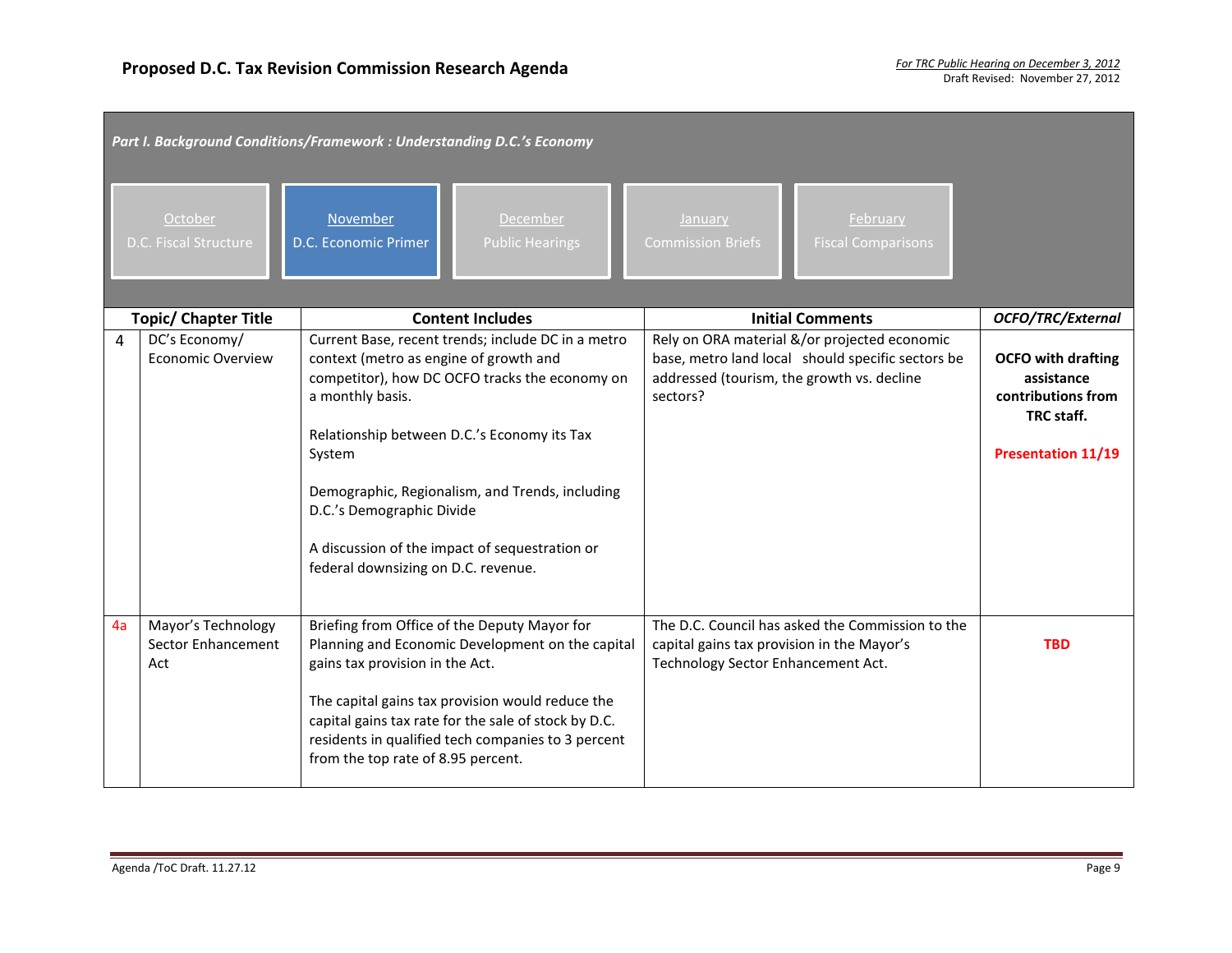| Part I. Background Conditions/Framework: Understanding D.C.'s Economy |                                         |                                       |                              |                                       |  |  |  |
|-----------------------------------------------------------------------|-----------------------------------------|---------------------------------------|------------------------------|---------------------------------------|--|--|--|
| October<br>D.C. Fiscal Structure                                      | <b>November</b><br>D.C. Economic Primer | December<br><b>Public Hearings</b>    | January<br>Commission Briefs | February<br><b>Fiscal Comparisons</b> |  |  |  |
| Date                                                                  |                                         | Location                              |                              | <b>Time</b>                           |  |  |  |
| December 3                                                            |                                         | 1101 $4^{\text{th}}$ St NW Suite 250W |                              | 3 p.m.                                |  |  |  |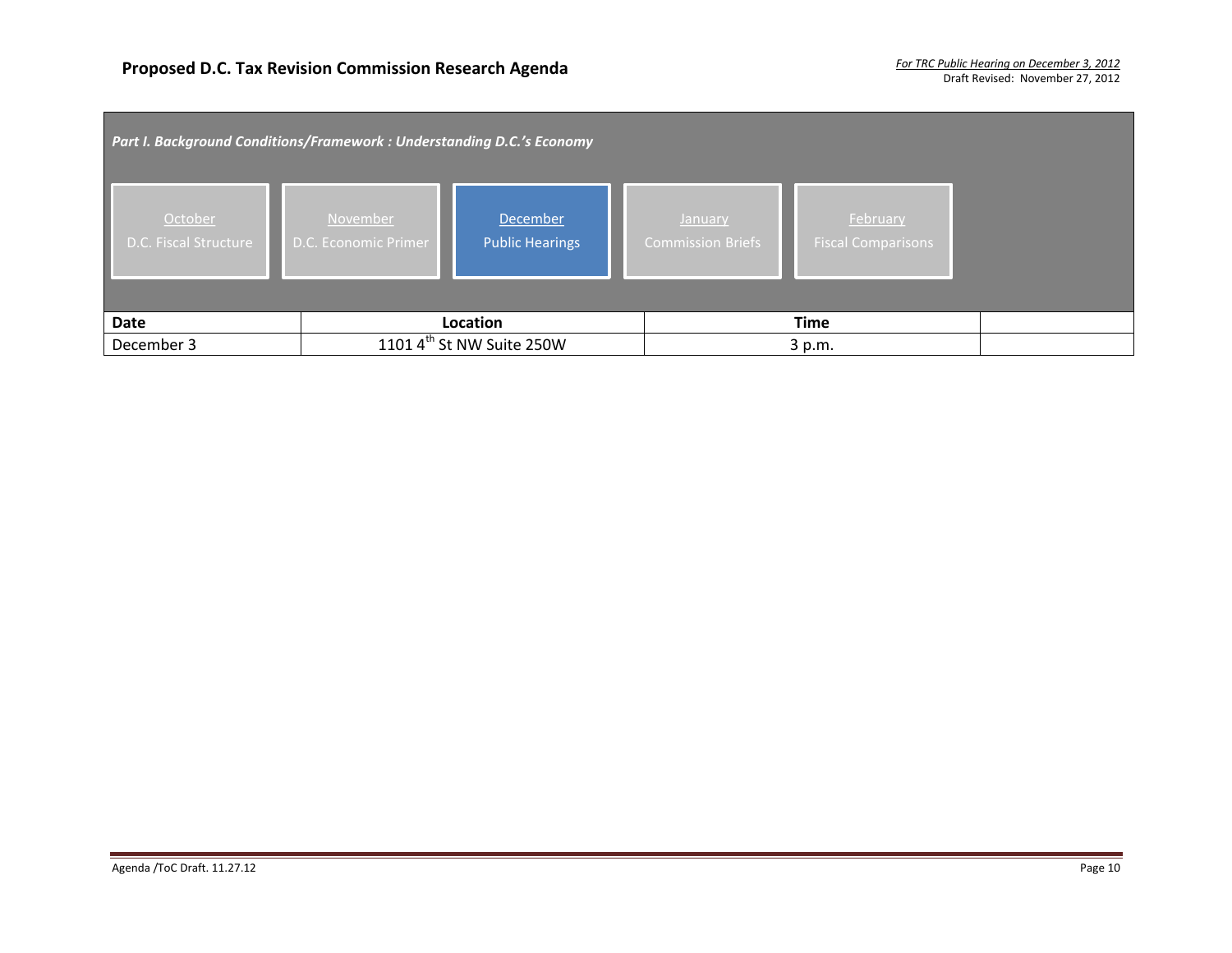| Part I. Background Conditions/Framework : Understanding D.C.'s Economy                                            |                                                                 |                                                                                                                                                                                                                                                                                                                                                                                                              |  |  |  |  |  |  |  |
|-------------------------------------------------------------------------------------------------------------------|-----------------------------------------------------------------|--------------------------------------------------------------------------------------------------------------------------------------------------------------------------------------------------------------------------------------------------------------------------------------------------------------------------------------------------------------------------------------------------------------|--|--|--|--|--|--|--|
| October<br>November<br><b>December</b><br>D.C. Fiscal Structure<br>D.C. Economic Primer<br><b>Public Hearings</b> | January<br><b>Commission Briefs</b>                             | February<br><b>Fiscal Comparisons</b>                                                                                                                                                                                                                                                                                                                                                                        |  |  |  |  |  |  |  |
| <b>Topic</b>                                                                                                      | Presenter                                                       | <b>Notes</b>                                                                                                                                                                                                                                                                                                                                                                                                 |  |  |  |  |  |  |  |
| National State & Local Trends in Fiscal Policy                                                                    | Carol O'Cleireacain<br><b>State Budget Crisis Task Force</b>    | <b>Presentation 1/7</b>                                                                                                                                                                                                                                                                                                                                                                                      |  |  |  |  |  |  |  |
| Regional Economic Trends in the Washington, D.C. Region                                                           | Stephen Fuller (invited)<br><b>George Washington University</b> | <b>Presentation 1/7</b>                                                                                                                                                                                                                                                                                                                                                                                      |  |  |  |  |  |  |  |
| District of Columbia Tax Expenditure Study                                                                        | Jason Juffras<br>Office of Revenue Analysis, OCFO               | Commissioners requested a separate briefing<br>on tax expenditures and tax abatements<br>which will include:<br>A discussion of the tax abatements and<br>tax expenditures provided by the District<br>of Columbia, including individual<br>abatements and industry-wide<br>abatements such as technology<br>incentives.<br>A discussion of sun setting some tax<br>expenditures.<br><b>Presentation 1/7</b> |  |  |  |  |  |  |  |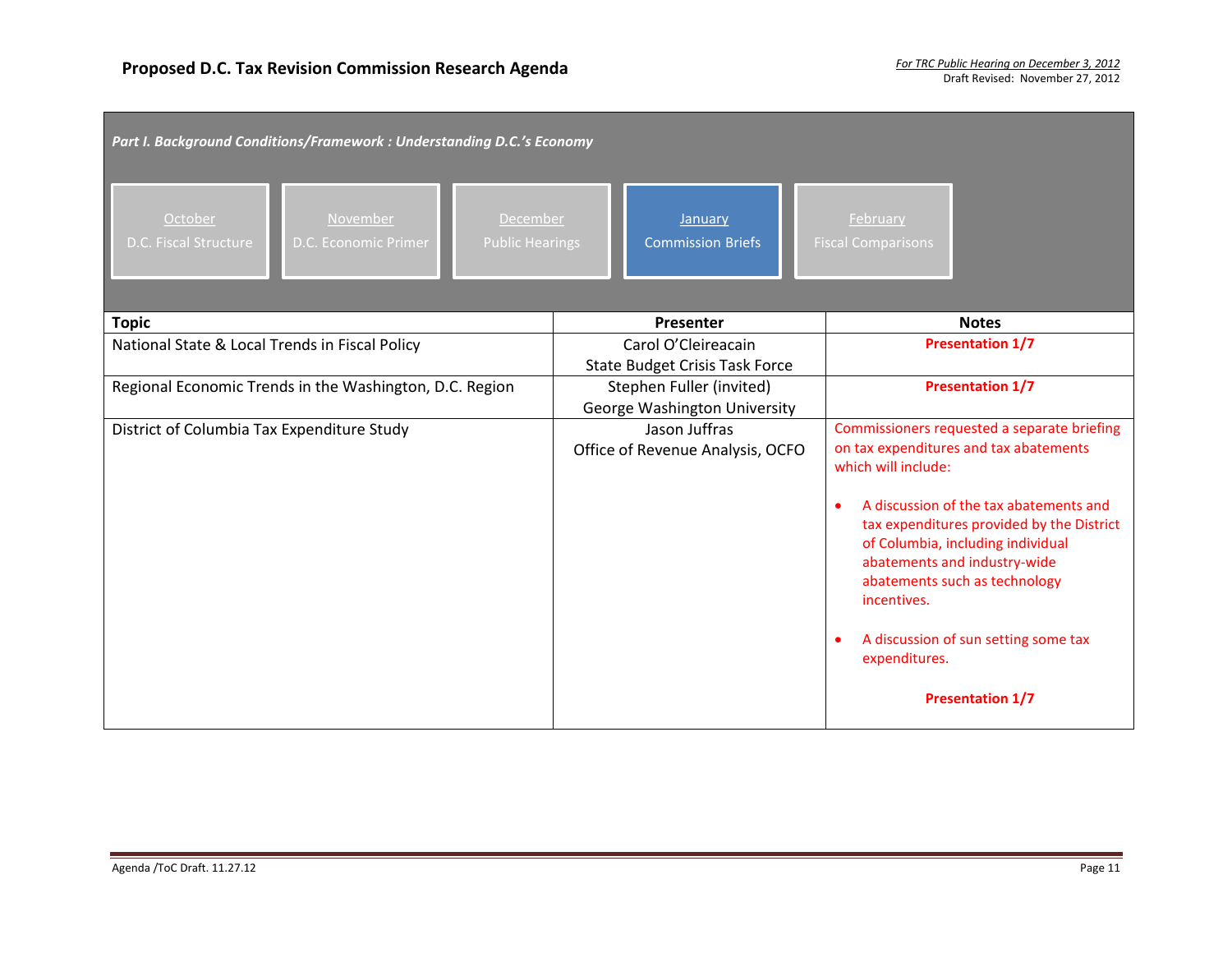|   | Part I. Background Conditions/Framework : Understanding D.C.'s Economy |                                                                                                                                                   |                                                                                                                                                                                                                                                                                                                                                                                                                                                                                                                                                                                                                                                                   |                                                                                                |                                                                                                                                                                                                                                                                                                                                                                                                                                                                                                                      |                                                                    |  |
|---|------------------------------------------------------------------------|---------------------------------------------------------------------------------------------------------------------------------------------------|-------------------------------------------------------------------------------------------------------------------------------------------------------------------------------------------------------------------------------------------------------------------------------------------------------------------------------------------------------------------------------------------------------------------------------------------------------------------------------------------------------------------------------------------------------------------------------------------------------------------------------------------------------------------|------------------------------------------------------------------------------------------------|----------------------------------------------------------------------------------------------------------------------------------------------------------------------------------------------------------------------------------------------------------------------------------------------------------------------------------------------------------------------------------------------------------------------------------------------------------------------------------------------------------------------|--------------------------------------------------------------------|--|
|   | October<br>D.C. Fiscal Structure                                       | November<br>D.C. Economic Primer                                                                                                                  | December<br><b>Public Hearings</b>                                                                                                                                                                                                                                                                                                                                                                                                                                                                                                                                                                                                                                | January<br><b>Commission Briefs</b>                                                            | February<br><b>Fiscal Comparisons</b>                                                                                                                                                                                                                                                                                                                                                                                                                                                                                |                                                                    |  |
|   | <b>Topic/ Chapter Title</b>                                            |                                                                                                                                                   | <b>Content Includes</b>                                                                                                                                                                                                                                                                                                                                                                                                                                                                                                                                                                                                                                           |                                                                                                | <b>Initial Comments</b>                                                                                                                                                                                                                                                                                                                                                                                                                                                                                              | <b>OCFO/TRC/External</b>                                           |  |
| 5 | How the District<br>Compares                                           | carried out annually by ORA.<br>vision for the city.<br>on taxes, the Commission recognizes that<br>provide consideration of these other factors. | Fiscal Comparisons: explanation and pros and cons<br>of rankings and discussions of fiscal capacity study<br>here one must bring in expenditure as well as<br>revenue side of the budget; Who pays DC taxes can<br>fit here. This will also include the tax burden study<br>This section will look at not just the level of taxes<br>but also what those taxes pay for in the context of<br>services provided by the District and the overall<br>Although the primary focus of this section will be<br>Individuals do not make location decisions based<br>on taxes alone - there are many other factors that<br>impact those decisions - and that the study must | of tax capacity and effort (ORA)<br>questions and will not look at quality of<br>expenditures. | Representative Tax System study with estimates<br>Note: A number of issues where raised here about<br>what we are actually comparing and the need to<br>also look at expenditures to make meaningful<br>comparisons across jurisdictions. Commissioners<br>discussed the need to look at revenue capacity<br>AND revenue effort as well as expenditure needs<br>AND actual spending AND expenditure quality.<br>Because this is a tax study, staff proposes that we<br>will concentrate on the revenue side of these | TRC with assistance<br>from OCFO staff.<br><b>Presentation 2/4</b> |  |
| 6 | History of Economic<br>Development in D.C.                             | the District of Columbia used to support and<br>Financing (TIF).                                                                                  | This paper provides a summary of the tools that<br>encourage economic development, including tax<br>abatements, tax incentives, and Tax Increment                                                                                                                                                                                                                                                                                                                                                                                                                                                                                                                 | hoc?                                                                                           | This paper will provide the basis for answering the<br>question as to whether there is a set of principles<br>for abatements and TIFs or whether this been ad                                                                                                                                                                                                                                                                                                                                                        | <b>OCFO</b><br><b>Presentation 2/4</b>                             |  |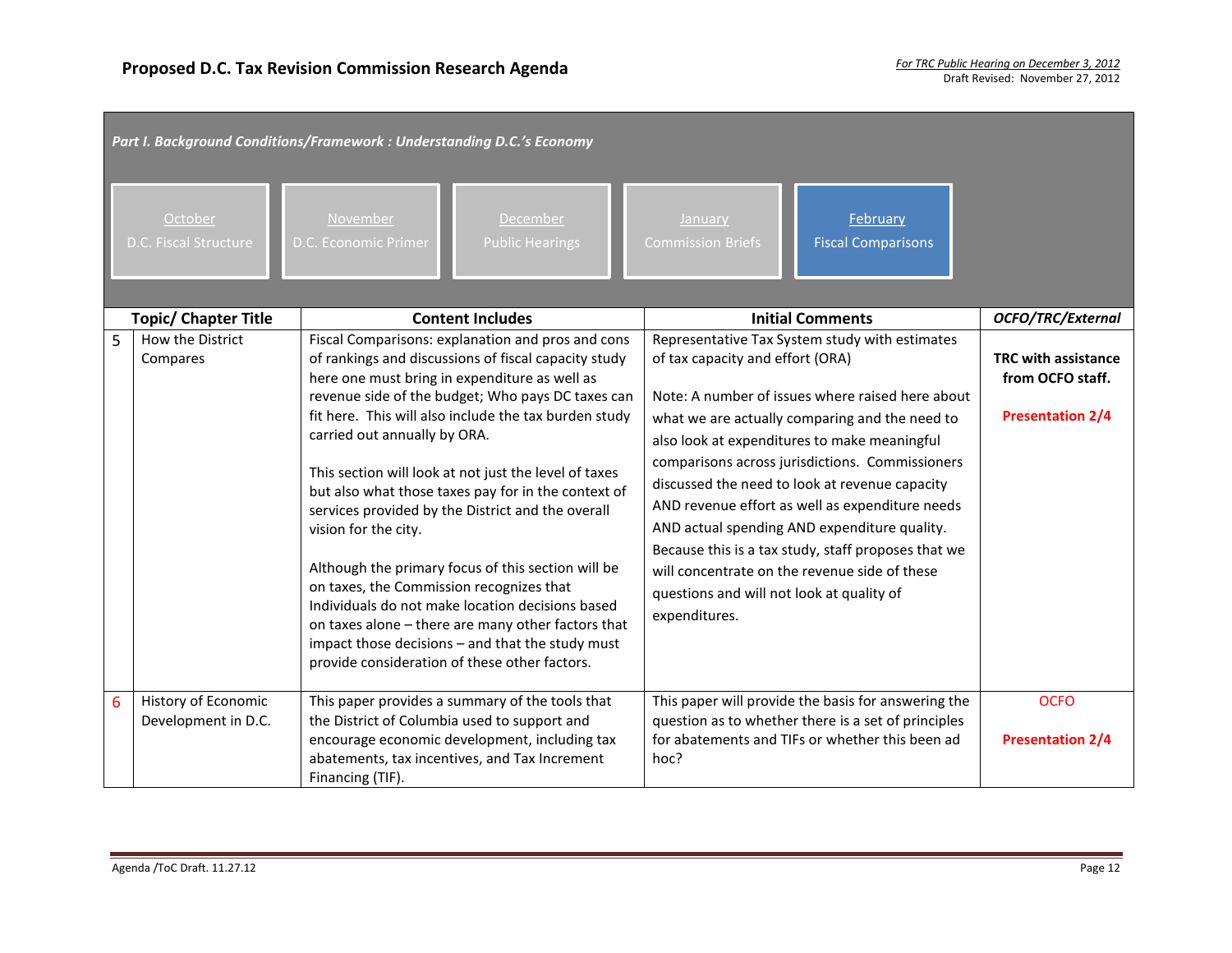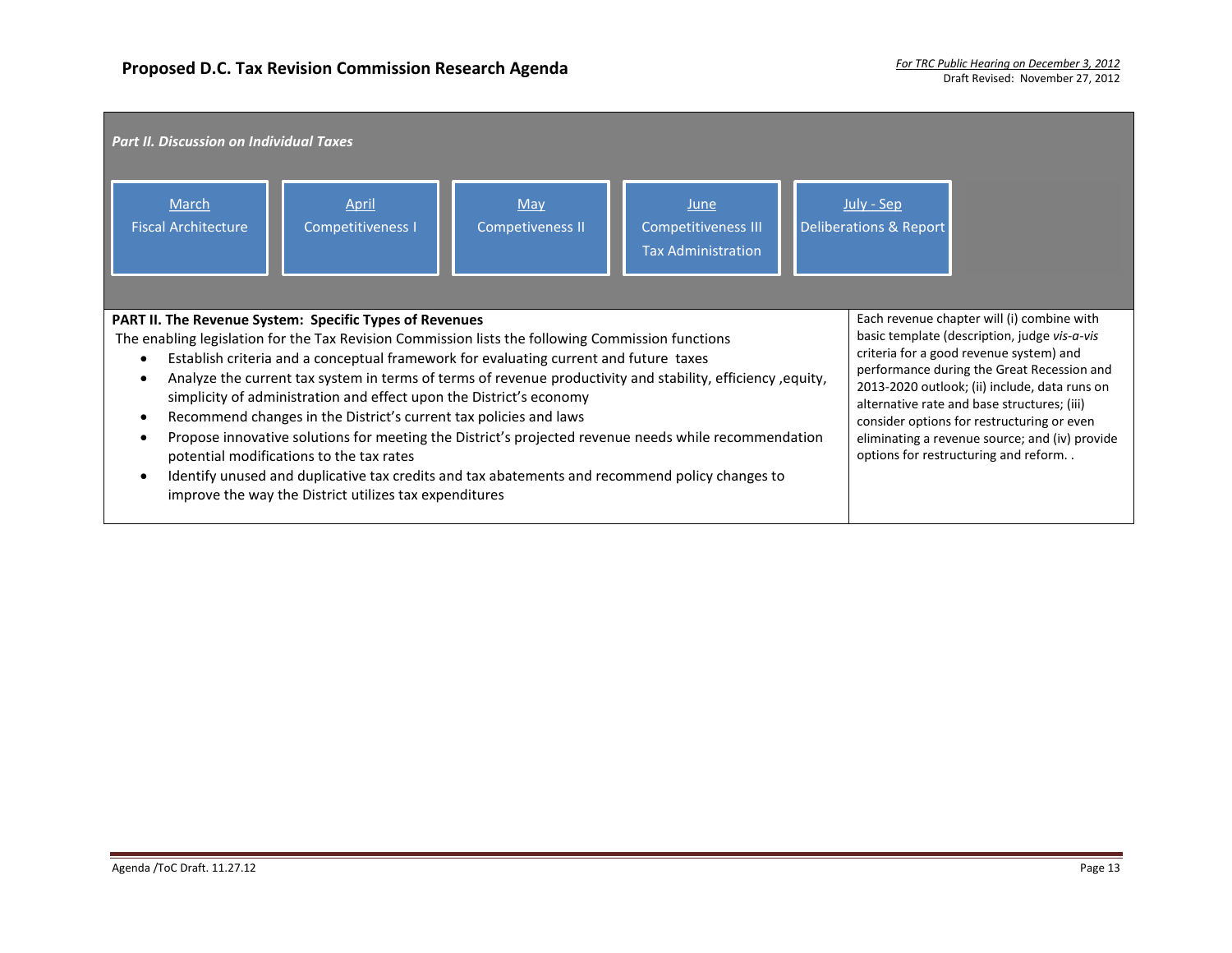|   | <b>Part II. Discussion on Individual Taxes</b> |                                                                                                                                                                                                                                                                                                                                                                                                                                                                                                                                                                                                                      |                                                                                                                                                                                                                                                                                                                                                                                                              |                                                |  |  |  |
|---|------------------------------------------------|----------------------------------------------------------------------------------------------------------------------------------------------------------------------------------------------------------------------------------------------------------------------------------------------------------------------------------------------------------------------------------------------------------------------------------------------------------------------------------------------------------------------------------------------------------------------------------------------------------------------|--------------------------------------------------------------------------------------------------------------------------------------------------------------------------------------------------------------------------------------------------------------------------------------------------------------------------------------------------------------------------------------------------------------|------------------------------------------------|--|--|--|
|   | <b>March</b><br><b>Fiscal Architecture</b>     | May<br>April<br><b>Competitiveness I</b><br>Competiveness II                                                                                                                                                                                                                                                                                                                                                                                                                                                                                                                                                         | July - Sep<br>June<br><b>Deliberations &amp; Report</b><br>Competitiveness III<br><b>Tax Administration</b>                                                                                                                                                                                                                                                                                                  |                                                |  |  |  |
|   | <b>Topic/ Chapter Title</b>                    | <b>Content Includes</b>                                                                                                                                                                                                                                                                                                                                                                                                                                                                                                                                                                                              | <b>Initial Comments</b>                                                                                                                                                                                                                                                                                                                                                                                      | OCFO/TRC/External                              |  |  |  |
|   |                                                | <b>Major Organizing Principle I: Fiscal Architecture</b>                                                                                                                                                                                                                                                                                                                                                                                                                                                                                                                                                             |                                                                                                                                                                                                                                                                                                                                                                                                              |                                                |  |  |  |
|   | <b>Fiscal Architecture</b>                     | The paper on fiscal architecture sets the<br>framework for what makes 'fiscal sense" by<br>examining economic, demographic, and<br>institutional factors that determine pressures on<br>expenditure and revenue sources; a look ahead as<br>the DC's economic structure, demographics, and<br>Institutional arrangements and implications for<br>revenue policy. This will also include a discussion of<br>the Great Recession and its implications for<br>revenue performance and estimation in DC. This<br>raises an issue of structural reform in view of<br>evolving reality including impact of gentrification. | Include expenditure implications here to allow<br>TRC to say it did look at the "we tax to spend"<br>This will also include an (ORA assisted) discussion<br>on the possible downsizing of the federal<br>government and its impact on revenue in DC<br>should be? There was also a comment about<br>looking at the experience in the 1990s with<br>government downsizing to see what impact it had<br>on DC. | <b>External</b><br><b>Presentation 3/4</b>     |  |  |  |
| 8 | <b>Fiscal Capacity</b>                         | This paper provides an update to the D.C. Fiscal<br>Capacity Study of 2005 which evaluates the<br>capacity of the District of Columbia's tax base to<br>meet its expenditure needs.                                                                                                                                                                                                                                                                                                                                                                                                                                  |                                                                                                                                                                                                                                                                                                                                                                                                              | <b>ORA/External</b><br><b>Presentation 3/4</b> |  |  |  |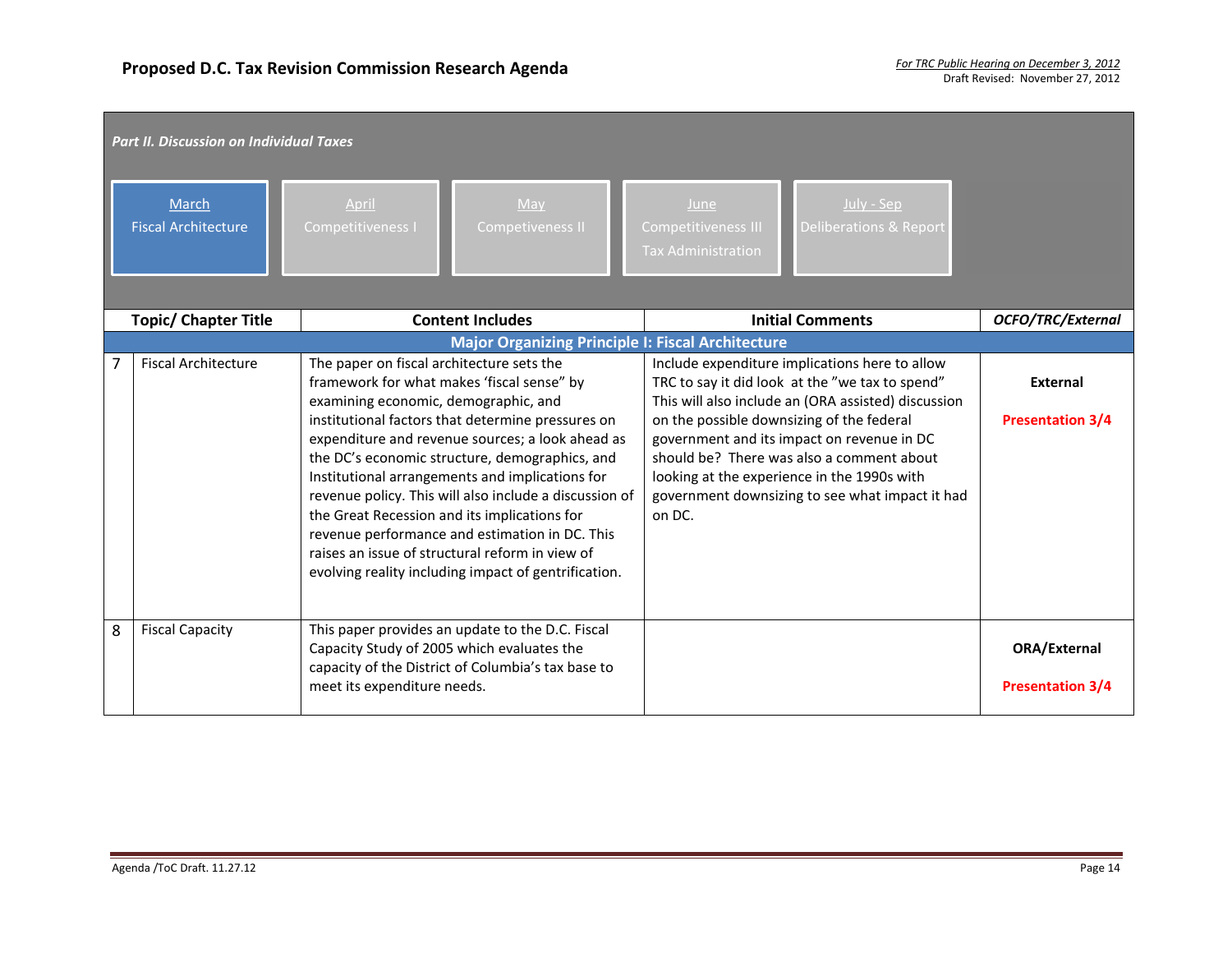|    | <b>Part II. Discussion on Individual Taxes</b>                                                                                                          |                                                    |                                                                                                                                                                                                                                                                                                                                                                                                                                                                                                                                                                                                    |  |                                                                 |                                                                                                                                                                                                                                                                                                                      |                                                     |  |
|----|---------------------------------------------------------------------------------------------------------------------------------------------------------|----------------------------------------------------|----------------------------------------------------------------------------------------------------------------------------------------------------------------------------------------------------------------------------------------------------------------------------------------------------------------------------------------------------------------------------------------------------------------------------------------------------------------------------------------------------------------------------------------------------------------------------------------------------|--|-----------------------------------------------------------------|----------------------------------------------------------------------------------------------------------------------------------------------------------------------------------------------------------------------------------------------------------------------------------------------------------------------|-----------------------------------------------------|--|
|    | March<br><b>Fiscal Architecture</b>                                                                                                                     | April<br><b>Competitiveness I</b>                  | $M$ ay<br>Competiveness II                                                                                                                                                                                                                                                                                                                                                                                                                                                                                                                                                                         |  | June<br><b>Competitiveness III</b><br><b>Tax Administration</b> | July - Sep<br>Deliberations & Report                                                                                                                                                                                                                                                                                 |                                                     |  |
|    | <b>Topic/ Chapter Title</b>                                                                                                                             |                                                    | <b>Content Includes</b>                                                                                                                                                                                                                                                                                                                                                                                                                                                                                                                                                                            |  |                                                                 | <b>Initial Comments</b>                                                                                                                                                                                                                                                                                              | OCFO/TRC/External                                   |  |
|    |                                                                                                                                                         |                                                    | <b>Major Organizing Principle 2: Competitiveness</b>                                                                                                                                                                                                                                                                                                                                                                                                                                                                                                                                               |  |                                                                 |                                                                                                                                                                                                                                                                                                                      |                                                     |  |
| 9  | Competitiveness<br>Part 1                                                                                                                               | and economic development, providing a<br>creation. | This paper summarizes the existing economic<br>research about the relationship between tax rates<br>framework for thinking about tax rates and job                                                                                                                                                                                                                                                                                                                                                                                                                                                 |  |                                                                 | This paper includes a discussion of where tax<br>incentives have worked in other jurisdictions so<br>that we can understand how they may work in<br>D.C. It will inform analysis of (i) Enterprise Zones,<br>(ii) small business in economic development, and<br>(iii) abatements to Certified Business Enterprises. | <b>External</b><br><b>Presentation 4/1</b>          |  |
| 10 | Competitiveness<br>Part 2                                                                                                                               | industry/sector agglomeration.                     | This paper provides an empirical study (multiple<br>regression analysis) of the relationship between<br>the district's fiscal system (including tax and<br>expenditure variables) and key nontax factors such<br>as the labor market, population density, and labor                                                                                                                                                                                                                                                                                                                                |  |                                                                 |                                                                                                                                                                                                                                                                                                                      | <b>External</b><br><b>Presentation 4/1</b>          |  |
| 11 | <b>Business</b><br>Competitiveness:<br><b>General Business</b><br><b>Taxation and</b><br>alternatives to the<br>Corporate Net Income<br>(Franchise) Tax | Chapter 10) include why tax the business           | Key issues to lay out (which will also pertain to<br>enterprise in the first place? $\rightarrow$ Do pass through<br>entities make the tax obsolete/treatment of UB<br>tax. Apportionment of business income and<br>receipts (combined reporting) with attention to tax<br>administration. Taxation by size of business-the<br>"small business" topic. The analysis of alternatives<br>includes gross receipts and value added taxes.<br>Paper may have a "what if" section if Federal Gov't<br>adopts a broad based consumption tax. Chapter<br>will address business to business sales taxation. |  | Also must focus on the history, status, and<br>income.          | options for taxation of unincorporated business                                                                                                                                                                                                                                                                      | External<br><b>Presentation 4/1</b><br>(or $4/15$ ) |  |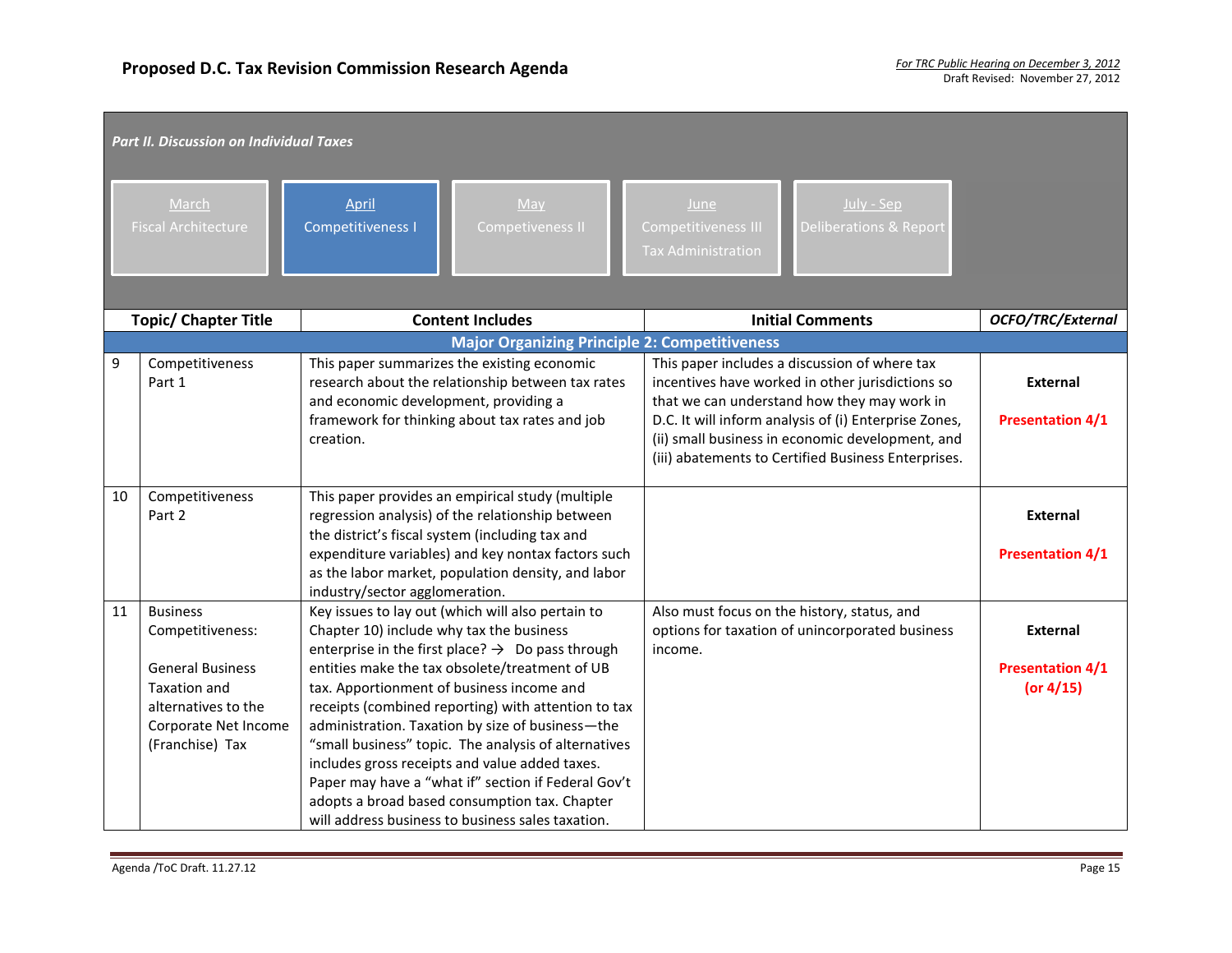|    | <b>Part II. Discussion on Individual Taxes</b> |                                                                                                                                                                                                                                                                                                                                                                                      |                                                                                                                                                                                                                                                                                                                                                                                                                                                                                                                           |                                                          |                                                 |                   |
|----|------------------------------------------------|--------------------------------------------------------------------------------------------------------------------------------------------------------------------------------------------------------------------------------------------------------------------------------------------------------------------------------------------------------------------------------------|---------------------------------------------------------------------------------------------------------------------------------------------------------------------------------------------------------------------------------------------------------------------------------------------------------------------------------------------------------------------------------------------------------------------------------------------------------------------------------------------------------------------------|----------------------------------------------------------|-------------------------------------------------|-------------------|
|    | March<br><b>Fiscal Architecture</b>            | April<br>Competitiveness I                                                                                                                                                                                                                                                                                                                                                           | May<br><b>Competiveness II</b>                                                                                                                                                                                                                                                                                                                                                                                                                                                                                            | June<br>Competitiveness III<br><b>Tax Administration</b> | July - Sep<br><b>Deliberations &amp; Report</b> |                   |
|    | <b>Topic/ Chapter Title</b>                    |                                                                                                                                                                                                                                                                                                                                                                                      | <b>Content Includes</b>                                                                                                                                                                                                                                                                                                                                                                                                                                                                                                   |                                                          | <b>Initial Comments</b>                         | OCFO/TRC/External |
|    |                                                |                                                                                                                                                                                                                                                                                                                                                                                      | <b>Major Organizing Principle 2: Competitiveness</b>                                                                                                                                                                                                                                                                                                                                                                                                                                                                      |                                                          |                                                 |                   |
| 12 | Individual<br>Competitiveness:                 | tax including the following areas:                                                                                                                                                                                                                                                                                                                                                   | This will be a detailed study of the D.C.'s income                                                                                                                                                                                                                                                                                                                                                                                                                                                                        |                                                          |                                                 | <b>External</b>   |
|    | The Individual Income<br>Tax                   | 2. Policies to broaden the PIT base;<br>severity of tax penalties;<br>with Low-Income Credit;<br>5. Pension and 401K phase out;<br>6. Taxation of municipal bond interest;<br>7. Overall income tax rates and brackets;<br>exemption amounts;<br>9. Capital gains taxes including inter-state<br>10. Tax Administration;<br>11. Non-resident taxation;<br>12. Commuter taxation; and | 1. Mechanics of the tax and Federal Conformity;<br>3. Treatment of some low income families and<br>4. The Earned Income Tax Credit, and interaction<br>8. The standard deduction and the personal<br>comparisons (consider including Technology Sector<br>of 2012 Act here or in Business Tax section);<br>13. Individual income tax administration, including<br>the process for determining who is audited.<br>14. This section will include a discussion of the<br>Estate Tax and whether there are locational effects |                                                          |                                                 | 5/6               |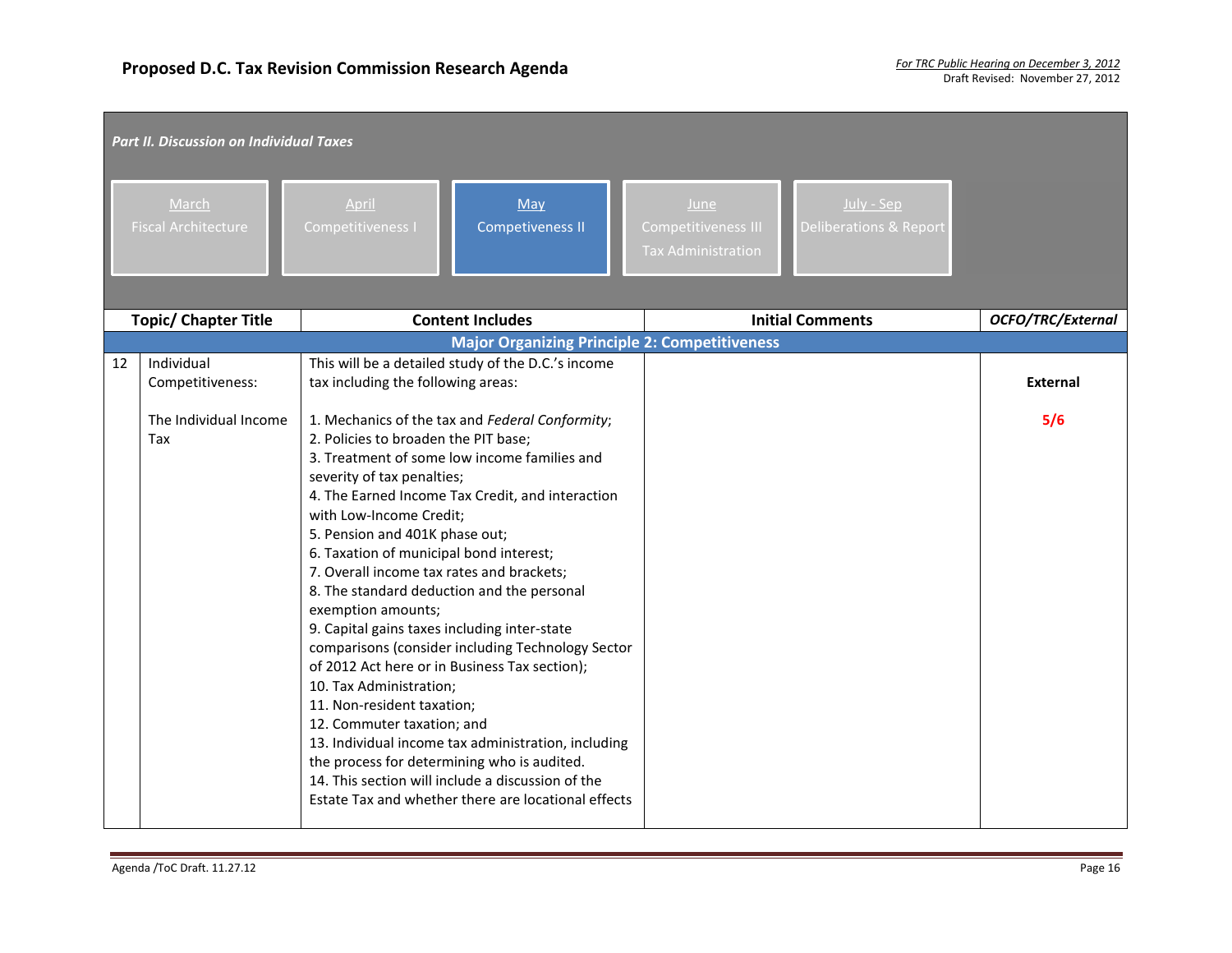|    | <b>Part II. Discussion on Individual Taxes</b>            |                                                                                                                                                                                                                                              |                                                                                                                                                                                                                                                                                                                                                                                                                                           |  |                                                          |                                                 |                        |  |
|----|-----------------------------------------------------------|----------------------------------------------------------------------------------------------------------------------------------------------------------------------------------------------------------------------------------------------|-------------------------------------------------------------------------------------------------------------------------------------------------------------------------------------------------------------------------------------------------------------------------------------------------------------------------------------------------------------------------------------------------------------------------------------------|--|----------------------------------------------------------|-------------------------------------------------|------------------------|--|
|    | March<br><b>Fiscal Architecture</b>                       | April<br><b>Competitiveness I</b>                                                                                                                                                                                                            | May<br>Competiveness II                                                                                                                                                                                                                                                                                                                                                                                                                   |  | June<br>Competitiveness III<br><b>Tax Administration</b> | July - Sep<br><b>Deliberations &amp; Report</b> |                        |  |
|    | <b>Topic/ Chapter Title</b>                               |                                                                                                                                                                                                                                              | <b>Content Includes</b>                                                                                                                                                                                                                                                                                                                                                                                                                   |  |                                                          | <b>Initial Comments</b>                         | OCFO/TRC/External      |  |
|    |                                                           |                                                                                                                                                                                                                                              | <b>Major Organizing Principle 2: Competitiveness</b>                                                                                                                                                                                                                                                                                                                                                                                      |  |                                                          |                                                 |                        |  |
| 13 | Individual<br>Competitiveness:<br><b>Retail Sales Tax</b> | of professional income;<br>system;<br>3. Not- for- Profit Entities;<br>4. Implications on Visitors and other non -<br>residents;<br>7. Sales tax administration;<br>8. Selected Sales Taxes, including Cigarette,<br>and<br>9. Utility taxes | This section will explore the following issues:<br>1. Base broadening of current law a key issue/as DC<br>sees growth in service sectors; how to tax and (a)<br>avoid pyramiding and (b) the mechanics of taxation<br>2. Remote commerce, including hotel reservation<br>6. Sales taxes paid by non-profit organizations;<br>Alcohol, Motor Vehicle Excises. Motor Vehicle Fuel<br>(excludes registration fees); baseball gross receipts; |  |                                                          |                                                 | <b>External</b><br>5/6 |  |
| 14 | Long-Term<br>Infrastructure<br>Competitiveness:           | A review of the literature and options for<br>among the various options.                                                                                                                                                                     | establishing a funding mechanism to address long-<br>term regional or local infrastructure needs which<br>will include road pricing and congestion taxation                                                                                                                                                                                                                                                                               |  |                                                          |                                                 | <b>TBD</b><br>5/6      |  |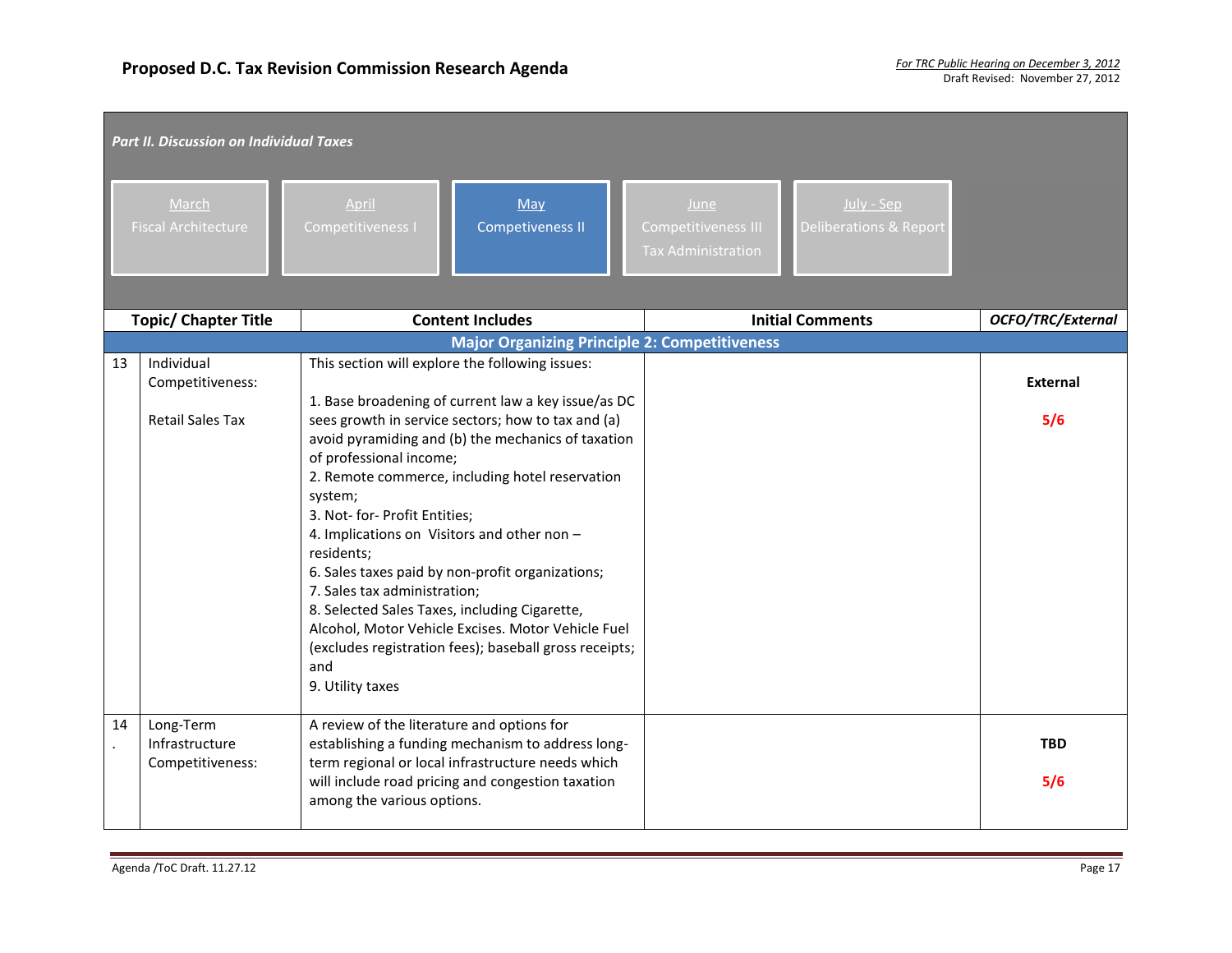|    | <b>Part II. Discussion on Individual Taxes</b> |                                                                                                                                                                                       |                                                                                                                                                                                                                                                                                                                                                                                                                                           |  |                                                          |                                                                                                                                                        |                         |  |
|----|------------------------------------------------|---------------------------------------------------------------------------------------------------------------------------------------------------------------------------------------|-------------------------------------------------------------------------------------------------------------------------------------------------------------------------------------------------------------------------------------------------------------------------------------------------------------------------------------------------------------------------------------------------------------------------------------------|--|----------------------------------------------------------|--------------------------------------------------------------------------------------------------------------------------------------------------------|-------------------------|--|
|    | March<br><b>Fiscal Architecture</b>            | April<br>Competitiveness I                                                                                                                                                            | May<br><b>Competiveness II</b>                                                                                                                                                                                                                                                                                                                                                                                                            |  | June<br>Competitiveness III<br><b>Tax Administration</b> | July - Sep<br><b>Deliberations &amp; Report</b>                                                                                                        |                         |  |
|    | <b>Topic/ Chapter Title</b>                    |                                                                                                                                                                                       | <b>Content Includes</b>                                                                                                                                                                                                                                                                                                                                                                                                                   |  |                                                          | <b>Initial Comments</b>                                                                                                                                | OCFO/TRC/External       |  |
|    |                                                |                                                                                                                                                                                       | <b>Major Organizing Principle 2: Competitiveness</b>                                                                                                                                                                                                                                                                                                                                                                                      |  |                                                          |                                                                                                                                                        |                         |  |
| 15 | Real Property Tax: A<br><b>Basic Primer</b>    | Property tax as critical tax as DC is a local<br>governments and property tax is good local                                                                                           | revenue source. This paper will describe personal                                                                                                                                                                                                                                                                                                                                                                                         |  |                                                          | This paper will help us answer the question of<br>why our property tax system is so complex.                                                           | <b>TRC Staff</b>        |  |
|    |                                                | very different but important.<br>levies, collections, delinquencies, tax base<br>composition and tax rates.<br>are done and how transparent they are.<br>have changed over the years. | and real property taxes in DC with a focus on real<br>residential and commercial property taxes-both<br>After describing the institutional/legal framework,<br>this chapter presents trends in DC - assessments,<br>This paper will define the real property tax base by<br>identifying what is included and what is excluded.<br>Describe the valuation processes, how well they<br>A history of how real property tax rates and classes |  | be reviewed and updated as necessary.                    | This paper will also address the personal property<br>tax. The 1998 TRC report found the personal<br>property tax to have a negative effect. This will | 5/20                    |  |
| 16 | <b>Residential Real</b><br>Property Tax Caps   |                                                                                                                                                                                       | This paper will address the impact of assessment<br>caps, which limit the growth in real property<br>assessments for owner occupied housing, on<br>revenue productivity, uniformity and fairness.                                                                                                                                                                                                                                         |  |                                                          |                                                                                                                                                        | <b>External</b><br>5/20 |  |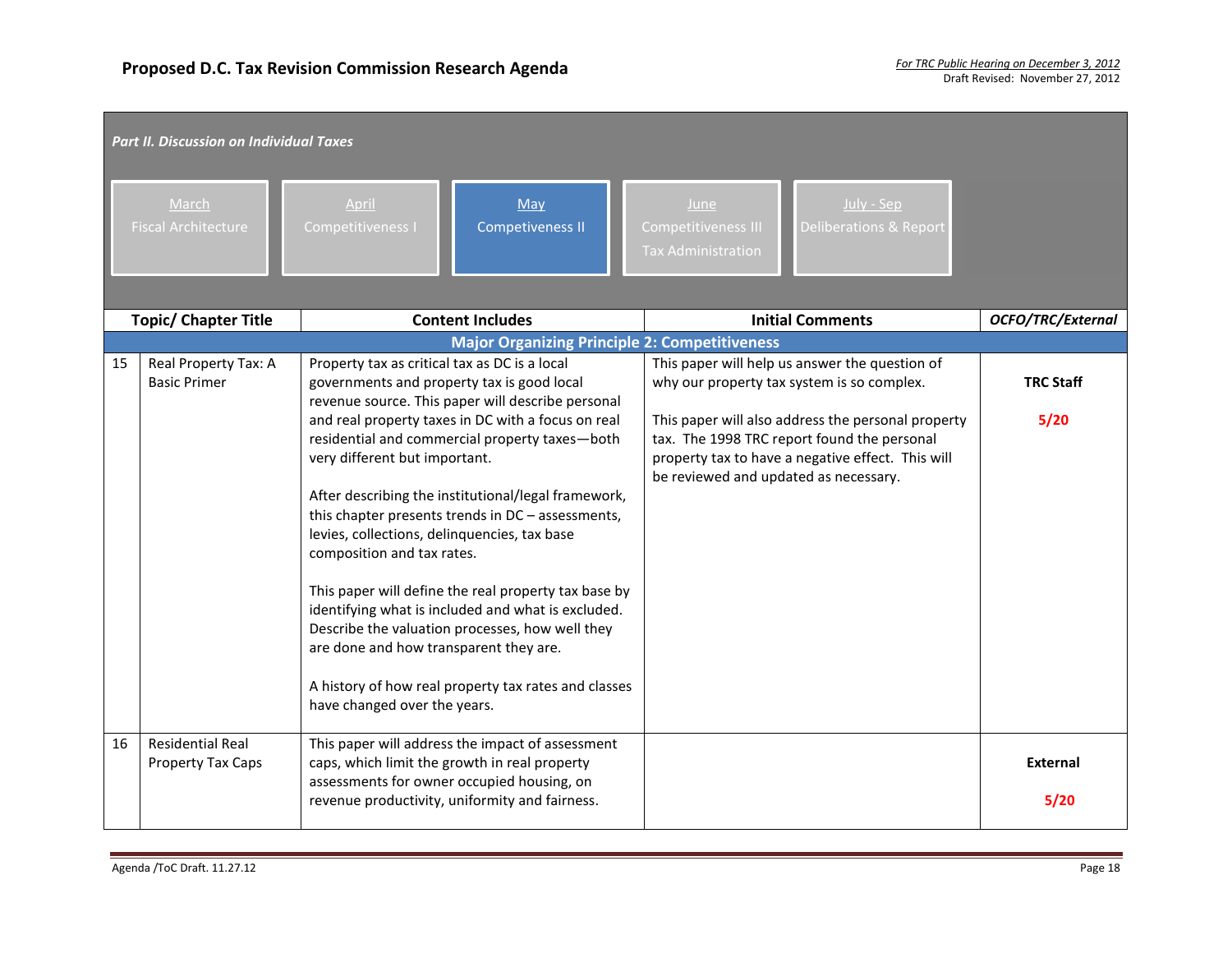| <b>Part II. Discussion on Individual Taxes</b> |                                              |                                                                                                                                                                                                                                                                                                                         |                                                                                                        |                                                                                                                                                                                                                                   |                                                                 |                                                 |                          |
|------------------------------------------------|----------------------------------------------|-------------------------------------------------------------------------------------------------------------------------------------------------------------------------------------------------------------------------------------------------------------------------------------------------------------------------|--------------------------------------------------------------------------------------------------------|-----------------------------------------------------------------------------------------------------------------------------------------------------------------------------------------------------------------------------------|-----------------------------------------------------------------|-------------------------------------------------|--------------------------|
|                                                | March<br><b>Fiscal Architecture</b>          | April<br>Competitiveness I                                                                                                                                                                                                                                                                                              | May<br><b>Competiveness II</b>                                                                         |                                                                                                                                                                                                                                   | June<br><b>Competitiveness III</b><br><b>Tax Administration</b> | July - Sep<br><b>Deliberations &amp; Report</b> |                          |
|                                                | <b>Topic/ Chapter Title</b>                  |                                                                                                                                                                                                                                                                                                                         | <b>Content Includes</b>                                                                                |                                                                                                                                                                                                                                   | <b>Initial Comments</b>                                         |                                                 | <b>OCFO/TRC/External</b> |
| 17                                             | Property Tax<br>Classifications              | <b>Major Organizing Principle 2: Competitiveness</b><br>This paper will explore the impact of the District's<br>4-tier property tax classification system and its<br>impact on overall fairness and complexity of the<br>tax system.                                                                                    |                                                                                                        |                                                                                                                                                                                                                                   |                                                                 |                                                 | <b>External</b><br>5/20  |
| 18                                             | Demographics and the<br>Property Tax         | This paper will examine the interaction between<br>demographic changes at the neighborhood level<br>and changes in residential property values and<br>resident income                                                                                                                                                   |                                                                                                        |                                                                                                                                                                                                                                   |                                                                 |                                                 | External<br>6/3          |
| 19                                             | <b>Exempt Properties</b><br>including PILOTS | This paper will review discussing the proliferation<br>in properties that are totally exempt from the real<br>property tax and how they might contribute to the<br>cost of services they consume through payments-<br>in-lieu-if-taxes (PILOTs), the provision of services-<br>in-lieu-of-taxes (SILOTs) or other means |                                                                                                        | TRC staff recommends that the Commission's<br>scope cannot extend to a detailed analysis of the<br>cost benefit analysis of non-profit's non-tax<br>contributions to the D.C. community given the<br>complexity of this analysis. |                                                                 | <b>TRC Staff</b><br>6/3                         |                          |
| 20                                             | Property Tax<br>Expenditures                 | within the D.C. tax code.                                                                                                                                                                                                                                                                                               | This paper will provide a comprehensive overview<br>of the types of property tax expenditures provided |                                                                                                                                                                                                                                   |                                                                 |                                                 | <b>TRC Staff</b><br>6/3  |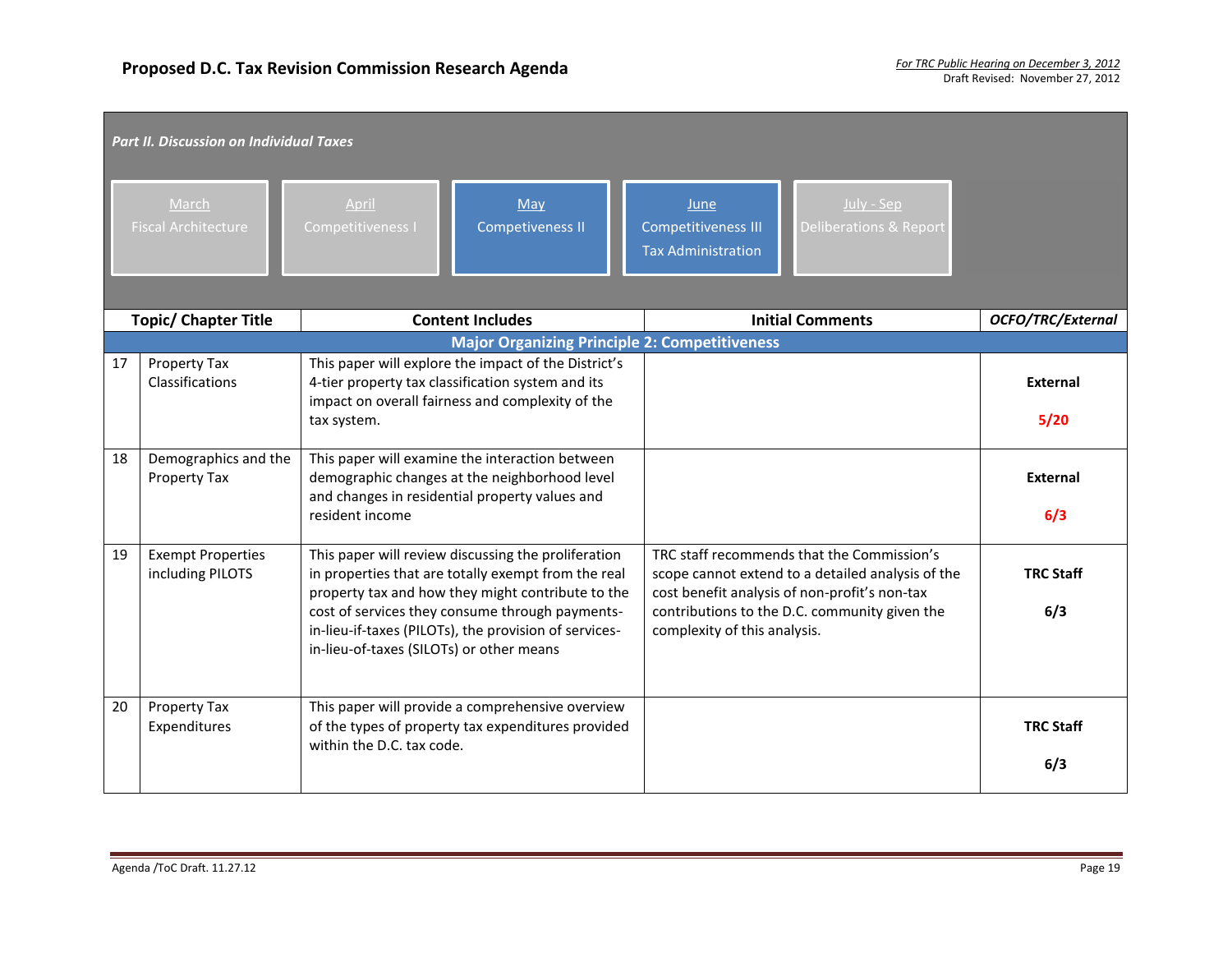| <b>Part II. Discussion on Individual Taxes</b>       |                                                                              |                                     |                                                                                                                                                                                                                                                            |                                                                 |                                                 |                        |  |  |
|------------------------------------------------------|------------------------------------------------------------------------------|-------------------------------------|------------------------------------------------------------------------------------------------------------------------------------------------------------------------------------------------------------------------------------------------------------|-----------------------------------------------------------------|-------------------------------------------------|------------------------|--|--|
|                                                      | March<br><b>Fiscal Architecture</b>                                          | April<br>Competitiveness I          | May<br>Competiveness II                                                                                                                                                                                                                                    | <b>June</b><br>Competitiveness III<br><b>Tax Administration</b> | July - Sep<br><b>Deliberations &amp; Report</b> |                        |  |  |
|                                                      | <b>Topic/ Chapter Title</b>                                                  | <b>Content Includes</b>             |                                                                                                                                                                                                                                                            |                                                                 | <b>Initial Comments</b>                         | OCFO/TRC/External      |  |  |
| <b>Major Organizing Principle 2: Competitiveness</b> |                                                                              |                                     |                                                                                                                                                                                                                                                            |                                                                 |                                                 |                        |  |  |
| 21                                                   | Deed and Recordation<br>Taxes, Including tax on<br><b>Economic Interests</b> | revenues for specific expenditures. | Rationale; administration; effect on transactions<br>(e.g. housing). Look at the level of the tax and<br>arguments pro and con for a tax greater than<br>administrative/record keeping costs. Issue of<br>commercial refinancing, issues of earmarking tax |                                                                 |                                                 | <b>External</b><br>6/3 |  |  |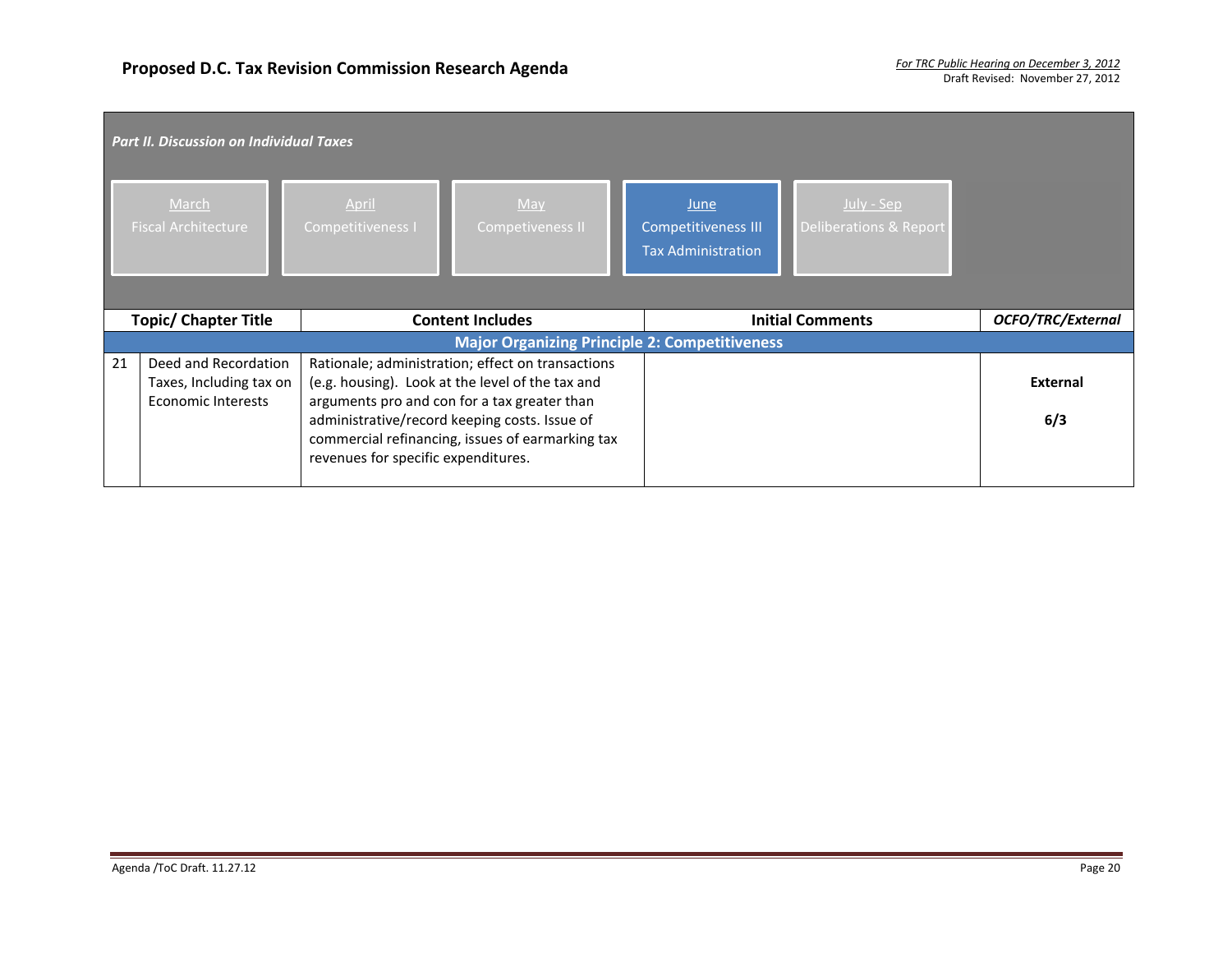| <b>Part II. Discussion on Individual Taxes</b> |                                                        |                                                                                                                                                                                                                                                                                                                                                                                                                                                                                                                                                                                                                                |                                                                                                                    |                          |  |  |
|------------------------------------------------|--------------------------------------------------------|--------------------------------------------------------------------------------------------------------------------------------------------------------------------------------------------------------------------------------------------------------------------------------------------------------------------------------------------------------------------------------------------------------------------------------------------------------------------------------------------------------------------------------------------------------------------------------------------------------------------------------|--------------------------------------------------------------------------------------------------------------------|--------------------------|--|--|
|                                                | March<br>Fiscal Architecture                           | May<br>April<br>Competitiveness I<br><b>Competiveness II</b>                                                                                                                                                                                                                                                                                                                                                                                                                                                                                                                                                                   | July - Sep<br>June<br><b>Competitiveness III</b><br><b>Deliberations &amp; Report</b><br><b>Tax Administration</b> |                          |  |  |
|                                                | <b>Content Includes</b><br><b>Topic/ Chapter Title</b> |                                                                                                                                                                                                                                                                                                                                                                                                                                                                                                                                                                                                                                | <b>Initial Comments</b>                                                                                            | <b>OCFO/TRC/External</b> |  |  |
|                                                |                                                        | <b>Major Organizing Principle 3: Tax Administration</b>                                                                                                                                                                                                                                                                                                                                                                                                                                                                                                                                                                        |                                                                                                                    |                          |  |  |
| 22                                             | Property Tax<br>Administration                         | This paper will address the impact of tax policy on<br>real property tax administration including both<br>residential and commercial real property tax<br>administration. It will identify administrative costs<br>associated with the implementation of the real<br>property tax resulting from the plethora of<br>property tax relief mechanisms and the imposition<br>of the 40 percent floor on assessed values and<br>taxes. Lastly, it will address the appeals process<br>and recent changes to that process. However,<br>given that the changes are recent, the scope of this<br>part of the analysis will be limited. |                                                                                                                    | <b>External</b><br>6/3   |  |  |
| 23                                             | <b>Tax Administration</b><br>Compilation               | Tax Administration as it relates to business taxes,<br>sales taxes and income taxes will be addressed in<br>the relevant papers discussed previously. This<br>section will compile and summarize the findings.                                                                                                                                                                                                                                                                                                                                                                                                                 |                                                                                                                    | <b>TRC Staff</b><br>6/3  |  |  |